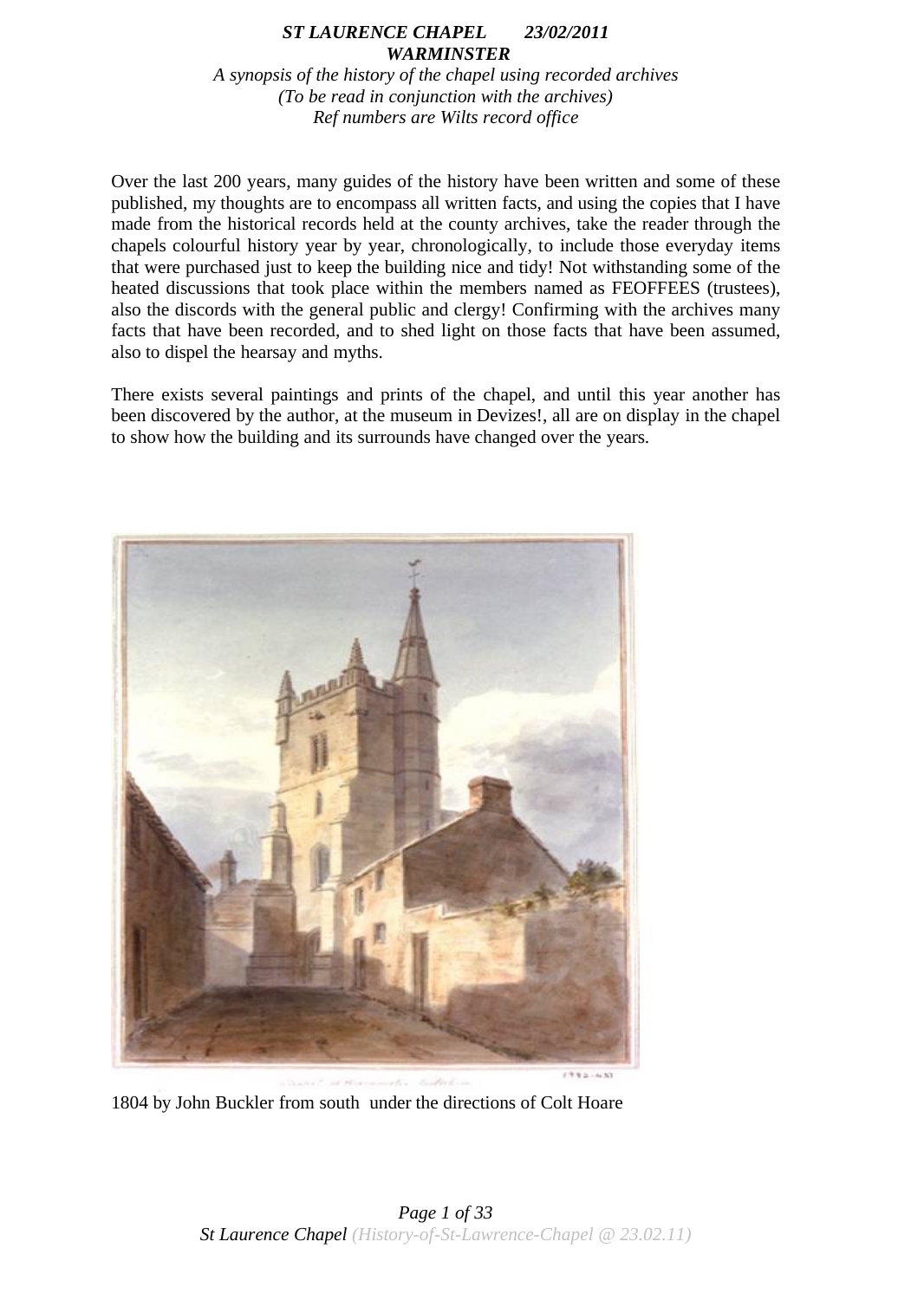

Dedicated to Rev Prebendary Fane by W.H. Tayler



Before the new building was erected by Mcewan Porter

I may repeat the already written words by other authors, so to save rewriting what has gone before, I will advise the reader to refer to these original manuscripts for further reading.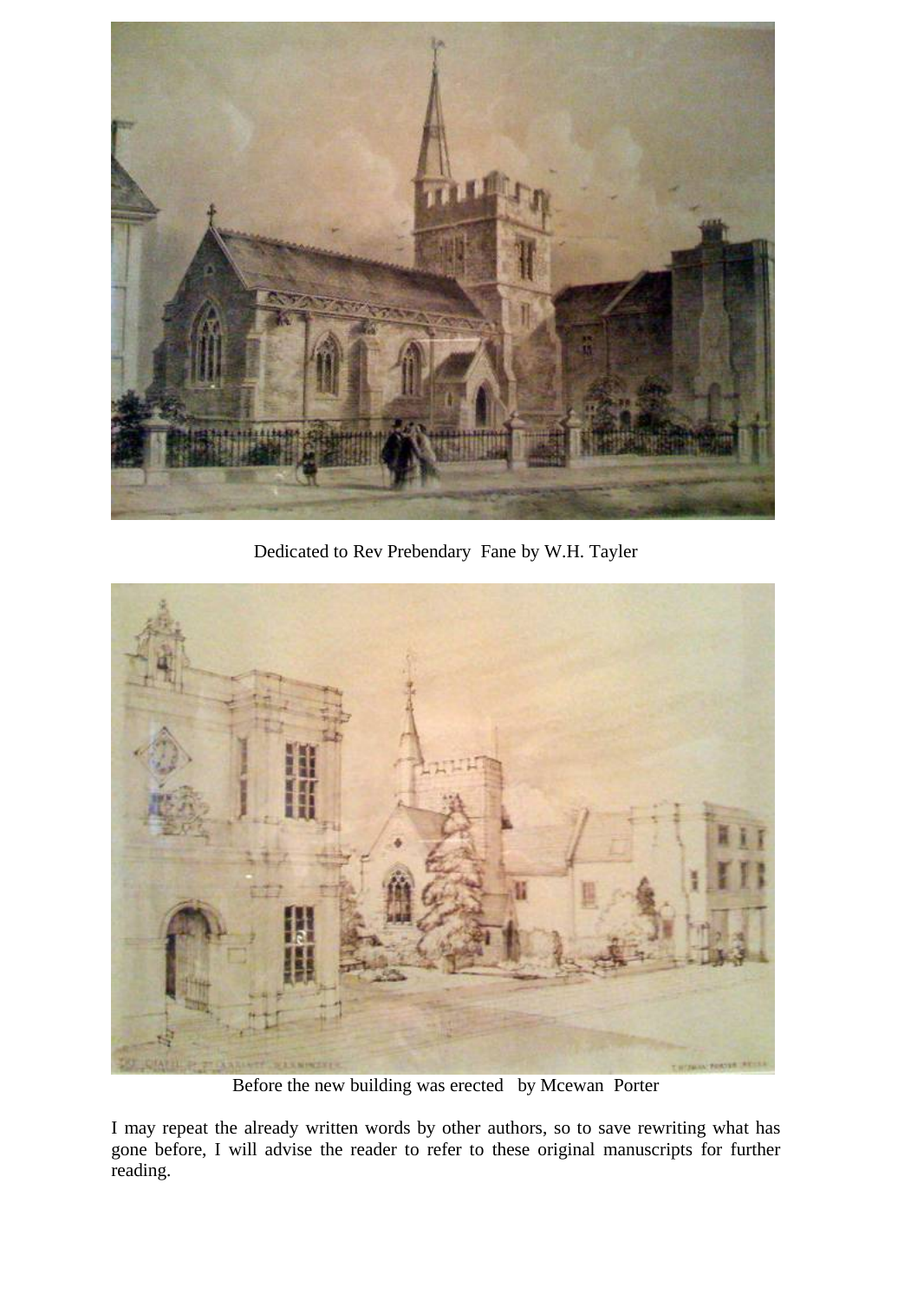Please forgive me if any reader can prove I am wrong, by producing evidence to the contri of the contents, I welcome their efforts to further our knowledge of our town's chapel of ease!

To this end one secret that has come to light after 500 years, is the scratch dial on the south wall only discovered only in 2007!

*FEOFFEE* is a historical term relating to the law of trust and equity, referring to the owner of a legal title of a property when he is not the equitable owner; the modern equivalent of a FEOFFEE is the trustee, one who holds a legal and managerial ownership for the enjoyment of the beneficiary.

The history appears to have commenced in the year of Edward I (1272\_1307) for a deed to a parcel of land is recorded in 1290 as lying in the St Laurence mead next to chapel Style, Daniell records thus, in his the history of Warminster 1879, the chantry of St Laurence in Warminster was founded by the lords of Warminster, during early Plantagenet days and endowed with 29 acres of land, as the parish church of Saxon/Norman times was so far to the west of the town, a chantry became a necessity. Many deeds of endowment are shown whereas land was given for the upkeep of the

chapel and to defray the costs of a priest.

## FROM THE CHANTRY ROLLS

There is a chappell called s Laurence chappell, standynge in the myddle of the towne of Warminster, wherin the inhabitants of the said towne founde a preste to singe for the ease of them, bycause the parishe churche standith a quarter of a myle owte of the towne, and converted all the landis afore written in Warminster to that use and purpose, and bare the reste of his wagis of their owne purses, which saide towne of Warminster is a very good market towne, and a grat parishe, wherin 800 people which receive the blssid communion, and no preste besides the vicar to help in administration there, savynge the said chapel preeste, whose name is Christopher james, a man well able to serve a cure, in consideration whereof the said inhabitants dseyre the kings most honourable councel to consider tham accordynglye.

These chapels , or chantrys, appear to be privately founded, this one by maiden sisters named Hewitt, in 1438 Walter lord Hungerford convened a meeting in the chapel to enquire as to the state of the chapel in Upton Scudamore also of the chantries at Upton Calne, and the free chapel at Corton, in the parish of Hilperton should be united to the chantry at Heytsbury

The reign of Henry VIII and Edward VI saw that the chapel was sold under the act of 1545 and 1547 that defined chantries as representing misapplied funds and misappropriated lands ,the act further stated that all chantries and their properties would belong to the King for as long as he should live! , and so it was held by the Royal commissioners and sold to to a Richard Roberts of London , who then sold it on again, eventfully ending up in the ownership of John Wardoure of warm ester, the saving grace for the building was that the lead should remain on the roof so as to safeguard the town bell, but in 1571Henry Middlemore was given power to seize the bell of St Laurence's as it had been concealed from her majesty queen Elizabeth, and in 1574 it was sold to Chidiock Wardoure for £3.6.8d selling on again the next year to john Wardoures son, Thomas, who then purchased the chapel in 1562, thus it was then in the hands of one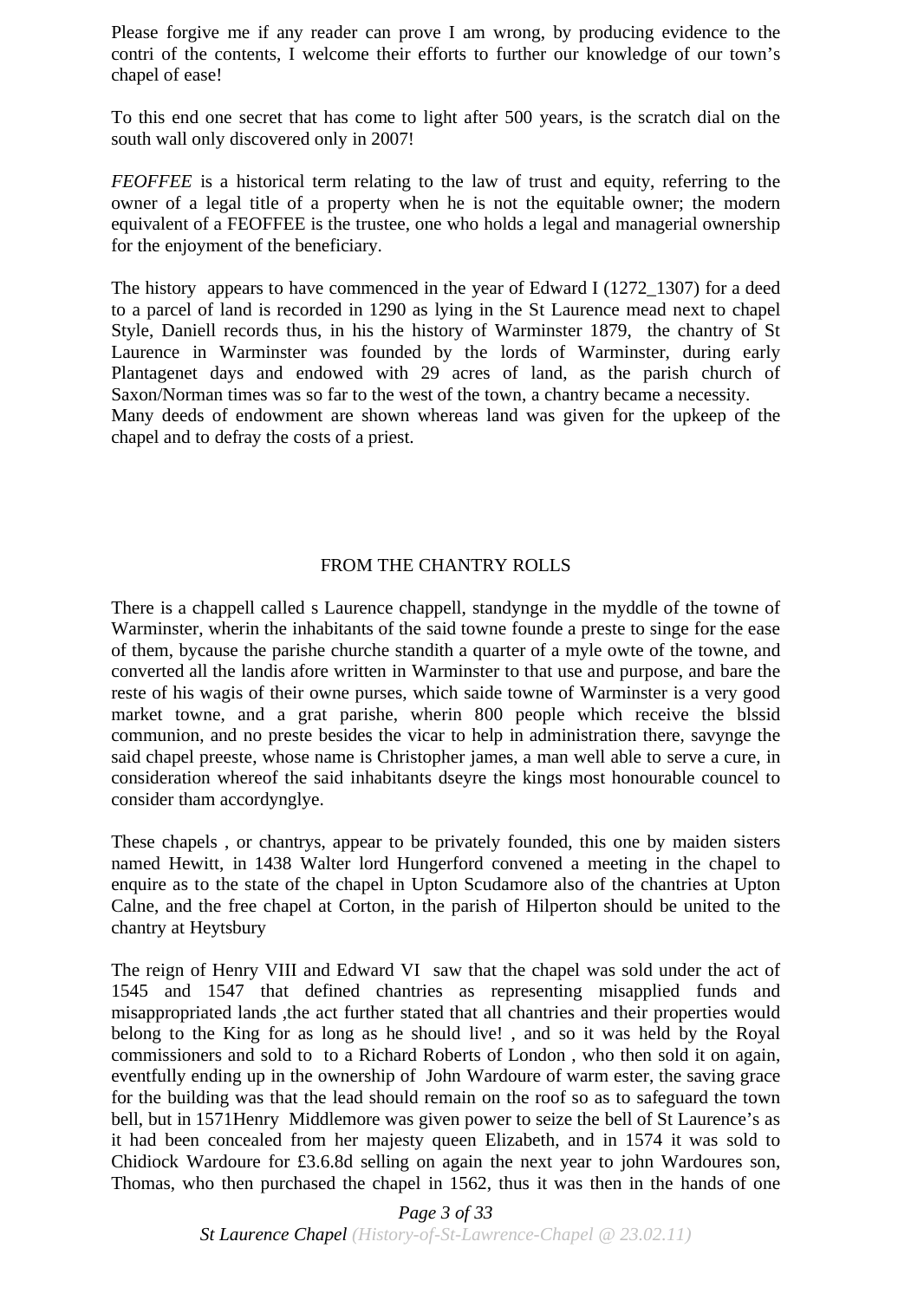owner, chapel, bell, small house adjoining and the small burial ground.

There is a strange anomaly to this sequence of events, in that a deed of enfeement was drawn up in 1570 5<sup>th</sup> april whereby Thomas Hewett, possibly a relation to the founders, appointed John Gifforde, William Myddelcote and Henry Gerrard as Feoffees to the lands of the chapel, whereas the deed of enfeement was not drawn up for the chapel until it was purchased by the town in 1575!.

The towns people saw the opportunity to try to buy back their chapel and appointed three of their most prominent citizens, namely, , William Myddlecot , Henry Gerrard, Laurence Pilchard, Laurence Hyde, and Christopher Eyre purchased what was left of the crumbling building in 1575 from ThomasWardoure, for the sum of £38.6.8d.

It was recorded thus, all that my late chapell of Saynt Laurence, and all that my grownd wherin the sayed chappell ys scituate, and also my tenement cottage or chamber sett and beynge at the west of the sayed chappell, together with the great bell, commonlye called the towne bell, with all and singular the appurenances, to the only proper use and behoof of the sayd Wylliam Myddlecott, Henry Gerrard, Laurence Pilchard, Laurence Hyde, Christopher Eyer, and their heirs for ever, to be holden of the chief lord and lords of the fee.

Thus the chapel of St Laurence in the town of Warminster became the chapel kept and maintained for the inhabitants of the town, by the appointed Feoffees acting in trust for time for ever!

Services recommenced once the fabric of the chapel was restored, the bell was rung and the priest in charge of the parish, St Denys, officiated as this was the chapel of ease.

The original six continued to act on behalf of the towns people until, possibly through death, their number dropped to three, so in October 1592 they drew up an indenture to make provision that in future for all time a trust of twelve trustees, Feoffees, be perpetuated, these names, and the ensuing names of all Feoffees are written on the boards in the chapel for all to see.

Every time those numbers reduced to four, a new indenture was formed and the last remaining feoffees resigned, this continued up to the last indenture of 1876, when hence forth the number of Feoffees was maintained by local allocation, that the chairman would, on the show of hands, welcome onto the board any good and honest man of the town suggested of being worthy of the title feoffee.

As Stated in the indenture, the chapel, with tower and bell there hanging, seems to clarify the onus as to the roll of the trustee, to maintain the building, with the financial help of rents and tithes of land donated to the chapel, one further covenant was that the bell, should sound the curfew each evening at 8 by the clock and Stricken or tolled on every lords day at 9 o'clock in the forenoon, there is also mention of maintaining the clock therein, but whether this reference was to the clock that existed at the time of the deed, it was installed in 1765, or a previous clock is unclear.

At all times the spiritual well being of the parish and in particular the chapel, fell to the clergy at the parish church of St Denys, any offiating that took place in St Laurence's was by invitation of the Feoffees, for as a peculiar, no intervention was allowed from the establish church, although when times got hard for the Feoffees to carry out repairs, or purchase coal for the fire, them recourse was made on many occasions to the parish chest at St Denys!.

We may now Start to bring the readers attention to the written notes by previous others, of which no collaboration is forthcoming, but it is assumed to be correct; Colt Hoare in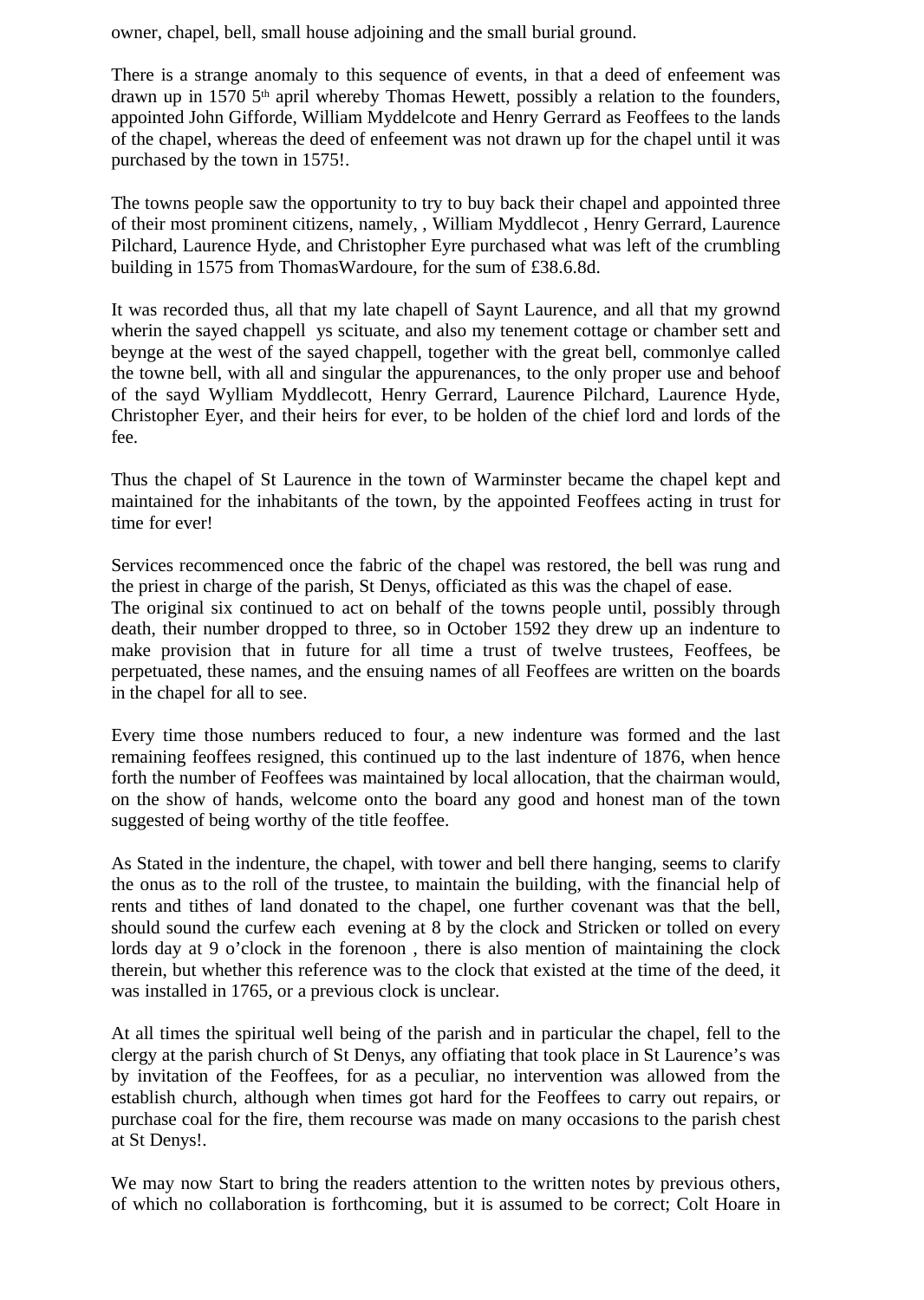his history of Wiltshire States many interesting facts, (many collected by his coadjutor rev offer whose name will be mentioned again)

| 1642 | The Steeple was rebuilt the north side of the tower was taken down above the<br>uppermost window and the corners of the chapel next to William Eldertons<br>was new built the and £5.00 was allowed out of the parish rate                                                                                                                  |
|------|---------------------------------------------------------------------------------------------------------------------------------------------------------------------------------------------------------------------------------------------------------------------------------------------------------------------------------------------|
| 1657 | The town bell tolled $£1.6.0d$ paid to the sexton<br>this bell was cast by John Lott in the common close in 1657 and is Still in the<br>tower, (it must have replaced the original bell of 1547, ) it has been quarter<br>turned possibly in 1783 when it had a new frame, to even out the wear.                                            |
| 1765 | The town clock built by Tilliam Rudd (not Thomas) was put up by public<br>subscription of $£30.9$ .0 (this appears to replace a clock mentioned in the<br>deed of feofeement in 1694, which would have made it one of the earliest<br>clocks)                                                                                               |
| 1770 | A new roof was put on the tower £25.7.3d<br>The old west door had carved on it HR V11<br>Its length was 59feet 6 inches its breadth 18feet 4 inches with no inscriptions<br>within                                                                                                                                                          |
| 1725 | . The specification was length 59 feet 6 inches its breadth 18 feet 4 inches<br>with no inscriptions within it, rebuilt in 1725 by the architect William Leigh<br>(Calvin) for the sum of £85.00 to be 20feet high, length and breadth as<br>before, four windows 10 feet high and 4 and half in the clear, to be roofed in<br>Norton tiles |
| 1775 |                                                                                                                                                                                                                                                                                                                                             |
|      | For further repairs and beautifying the tower and chapel £37.7.4 when the<br>weather cock was repaired and new guilt                                                                                                                                                                                                                        |
| 1776 | New paving the chapel cost $\pounds16.12.0$ prayer book 15s.6d and a new surplice<br>for the chaplain $£3.18.6$                                                                                                                                                                                                                             |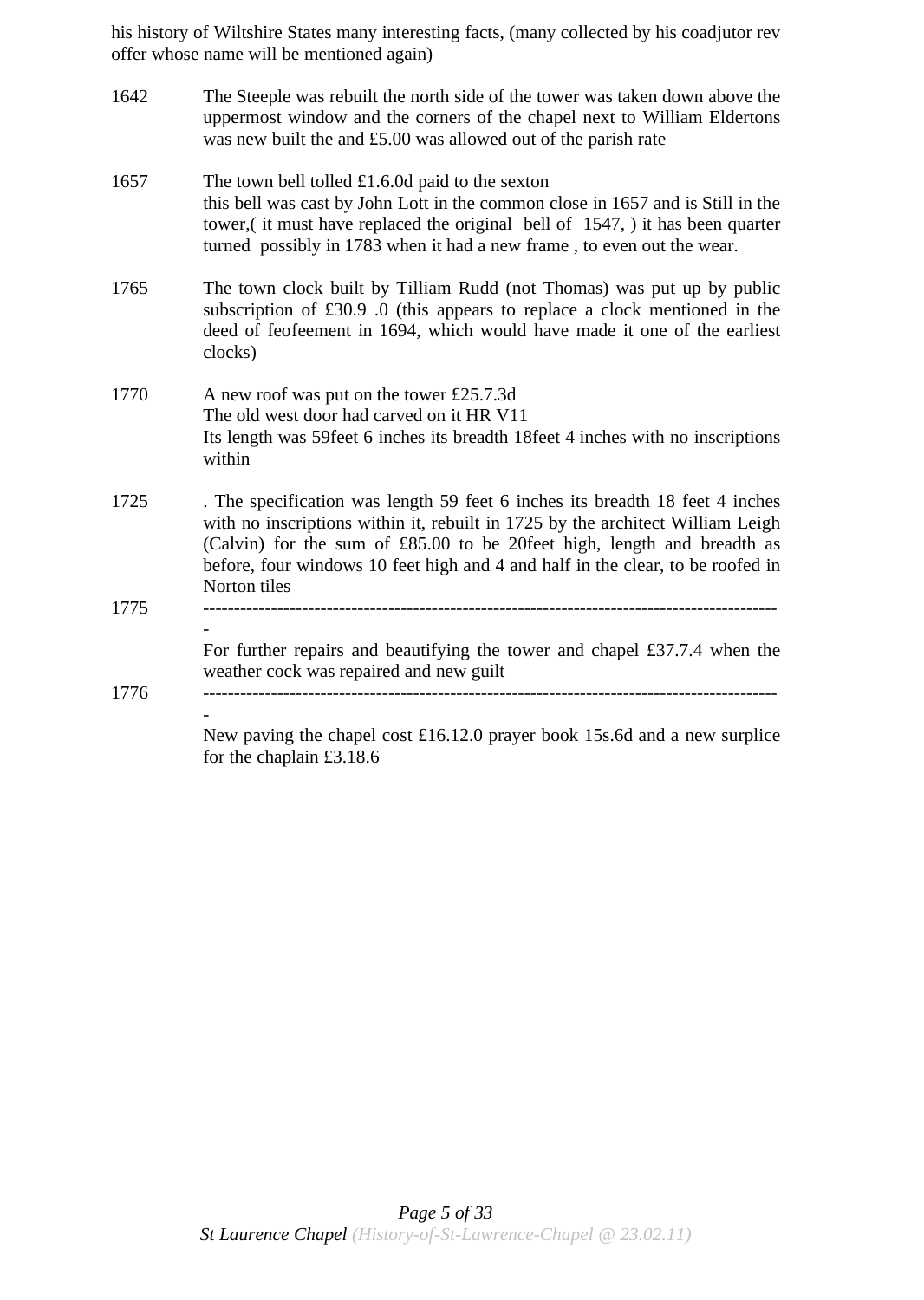St Margarets, Warminster. <u>and the second</u> Length \_\_\_\_\_\_ 59.6  $288$ b o a. Puljut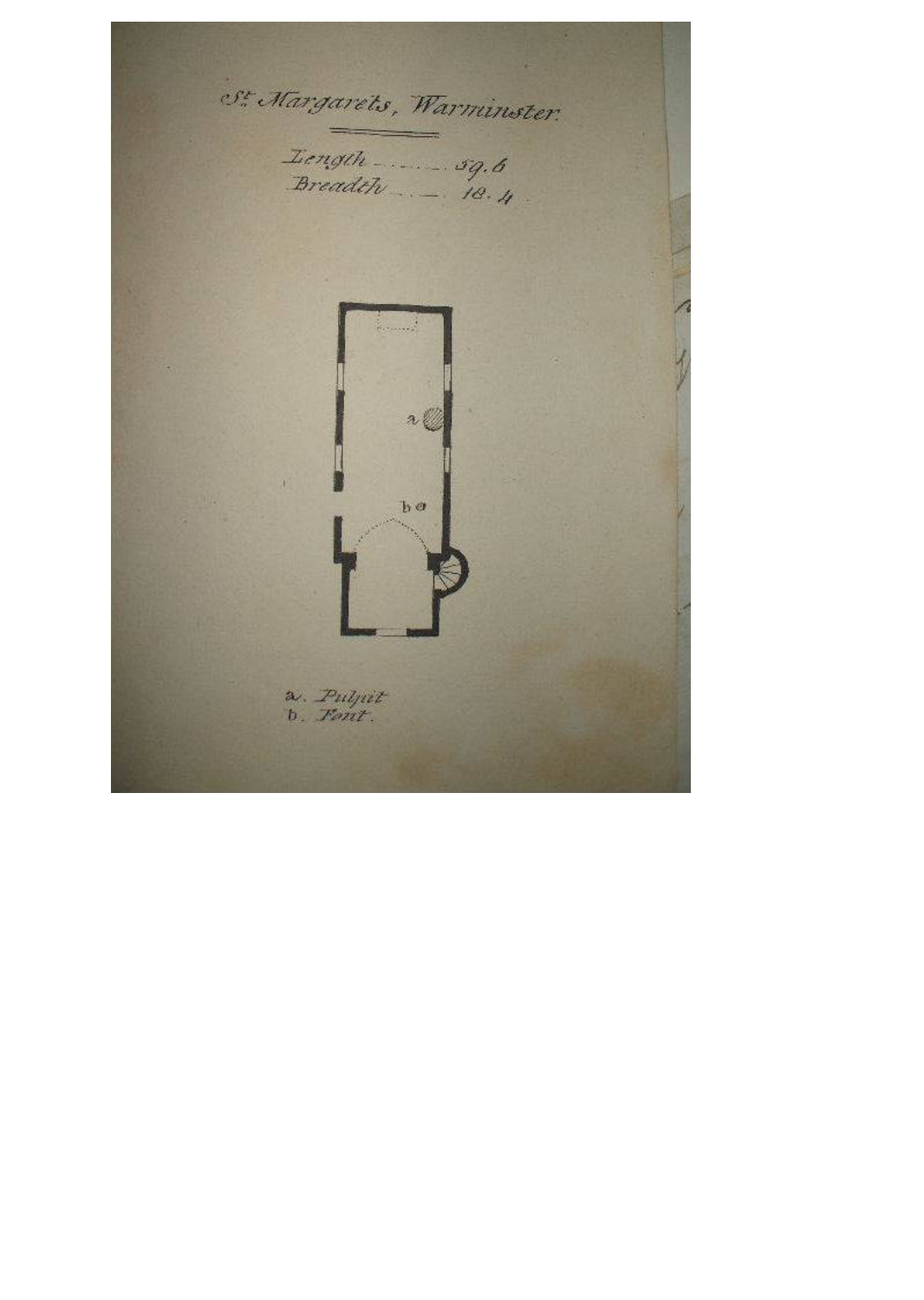## *PLEASE NOTE THE MISTAKE ON COLT HOARES DESCRIPTION ABOVE!*

Note:

The bell, which was the saviour of the chapel needs a little explaining!, it was a replacement for a earlier bell, as it is recorded that it was cast by John Lott at his foundry in the common close in 1657, how it was hung cannot be ascertained, but it is thought to have been hung to swing as a conventional church bell is. The present frame was made in 1787, for £24.15.9, a substantial oak bell frame consisting of sills, diagonal braces, king posts, jack braces and short frame heads together with transoms at the pit ends across the braces. Construction is of mortise and peg type there being no tie-rods. The whole frame sits upon north-south sills set against the walls. This design is of an ancient type and thus it seems reasonable to suppose that the present frame was copied from a previous frame which had become unserviceable, and the bell rehung.

Made of bronze, Its weight is aprox 16.5 cwt and measures 45.5/8 inches at the mouth, tuned in the note E , although there are no signs of any tuning marks, it was cast and not tuned in any way!, cast with canons or supporting loops by which it hangs, cast in crown staples hold the clapper, at the time it was rehung, it was quarter tuned as the wear was considerable at the point of impact with the clapper, thus a new wrought iron staple had to be fitted, this is often the cause of older bells cracking!, although this one hasn't yet.

It still has its original wooden-topped clapper, and is suspended from its original timber headstock which is fitted with strap gudgeons running in plain brass bearings let directly into the frame heads. A full wheel is fitted, although this is clamped to stop the bell from swinging.

During the 1990s the slider was replaced, the four rods holding the bell via its crown to the headstock were replaced, as well as the rope wheel, the present one was ex st Marys Redcliffe Bristol, and the whole unit clamped for safety.

Method of ringing and chiming was as follows, the ringer would have stood under the bell in the clock room and by pulling on the rope, made the bell swing in an arc, causing the clapper to swing, catching up with the bell on its return, later in the early  $19<sup>th</sup>$  century, more pulleys were installed to divert a longer rope down to the ground floor of the chapel by the tower entrance door, thus allowing it to be rung from there, later again in 1854, a ellcombe bell hammer was installed to strike on the outside of the bell with a rope passing through the wall, through a wooden conduit and into the wall of the sextons cottage, thus by pulling on the rope a hammer would strike the bell.

The present method for sounding the curfew was installed by Mr Poolman and is an electrically driven angelus.

| Item $1206/1$             | Grants of land and property to the chapel                                                                                       |
|---------------------------|---------------------------------------------------------------------------------------------------------------------------------|
| Item $1206/10(1550)$      | Copy of the grant by Edward VI to Richard Robertes of the<br>former chapel                                                      |
| Item1206/45 $(1694/1832)$ | Copy feoffment $1694/1832$                                                                                                      |
| Item $1206/11(1718)$      | Detail letter regarding boundaries of chapel land. (This gives<br>a good picture of what buildings stood adjacent to the chapel |

*Page 7 of 33*

at the time, building 273 on the 1782 map) with lessees

*St Laurence Chapel (History-of-St-Lawrence-Chapel @ 23.02.11)*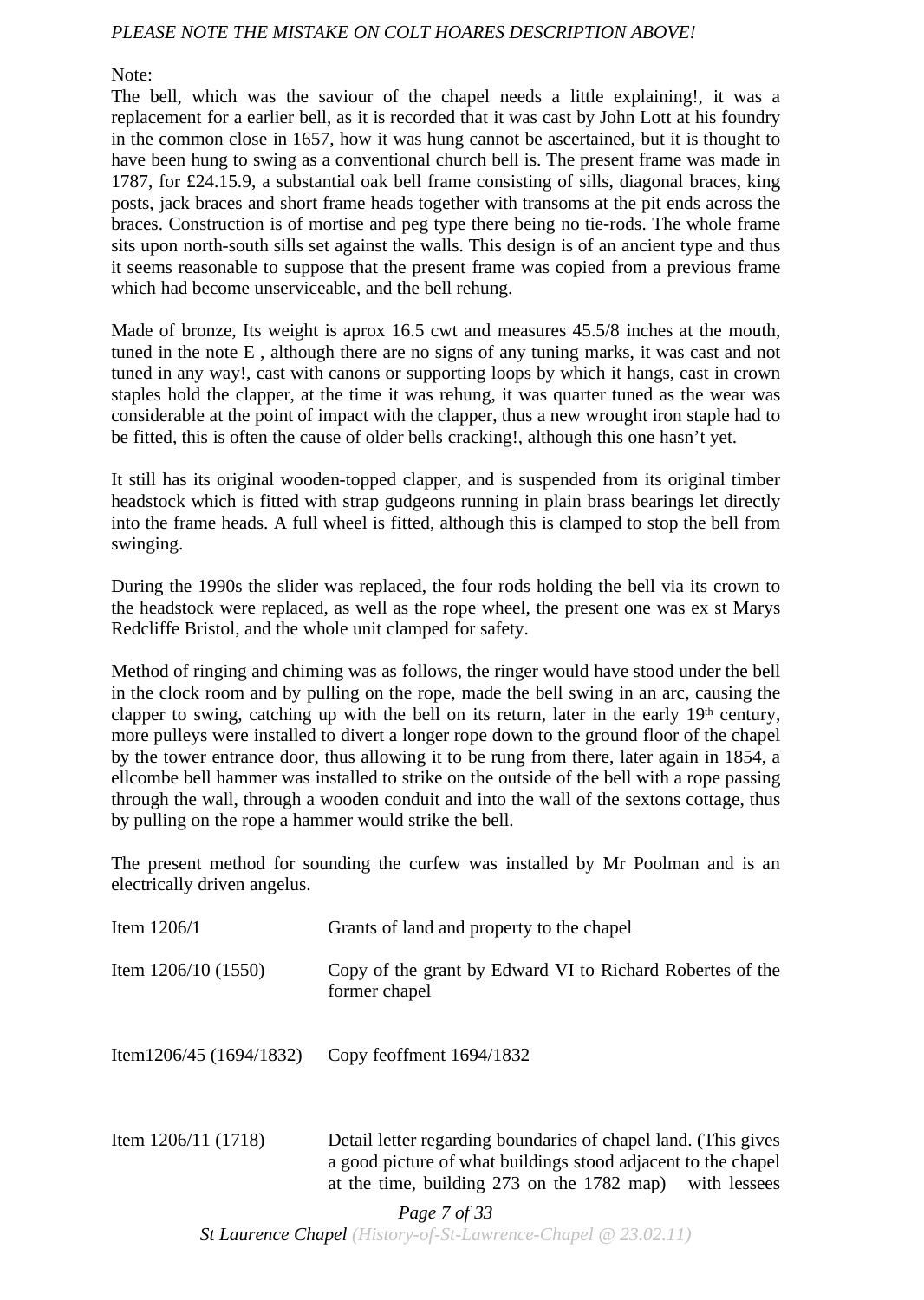#### from 1642 to 1807.

Item 1206/24 (1764-1824) Chapel account book extracts as follows:

- 1764 *List of Feoffees and rents received from tenants* September paid Thomas Pain thatcher his bill 10/6 paid will Hooper for ½ load of Straw 10/0 paid Biggs ½ year salary to Lady Day 1.0.0 ditto oil for clock one year 2/0 paid for taking the thatch off the chapel 1/6 paid Mr Middlecott for a load of tiles 1.17.0 paid Mr Butler for part of a load ditto 1.0.0 paid peter cockey and king for lime 1.2.0 paid James Townsend bill carpentry 6.14.07 paid John Davis bill tiler 7.2.06 paid Ralph Barkers bill glazing 3.6.02 paid John Harris bill mason 1.0.0 paid Jno Hills blacksmith £0.5.0 paid postage of two letters from glister bat bells £ 0.0.9 paid carg of the 2 bells from Bristol £0.4.0
- 1765 paid to Lovett repairing the tower as per bile £4.6.6 paid Franc Tyler for the quarter bells as per bile £15.15.00 paid Ralph Barker repairing the tower lead £17.4.00 Tillm Rudd in part for the clock £26.14.6 may 24 by cash received by sundry subscriptions for a new clock 3 29.11.03
- 1766 paid Tillm Rudd the remainder for the clock £3.5.6 For cash for mops and besoms £0.1.0
- 1767 Wm Ingram's bill repairing the tower £ 0.7.8 Ralph Barker repairing windows £ 0.4.7
- 1769 oil and mending of bell rope £ 0.1.0 paid Harry Dew for plastering £ 0.1.6 To cash of Mr Lewis for the old clock £1.1.0 (which clock and by whom was it made is not known, suggested built by Edward Cockey, but was before Cockeys time!) this was the clock of 1651/94
- 1770 expense of a new roof and lead on the tower, paid masons and labourers 1.0.9 a load of Stone and carriage £ 0.6.6 a cart load of sand and carriage £ 0.6.6
- 1771 warning the Feoffees £0.0.6 (I assume this is to tell them to attend a meeting)
- 1773 paid for oil for the bell 0.1.0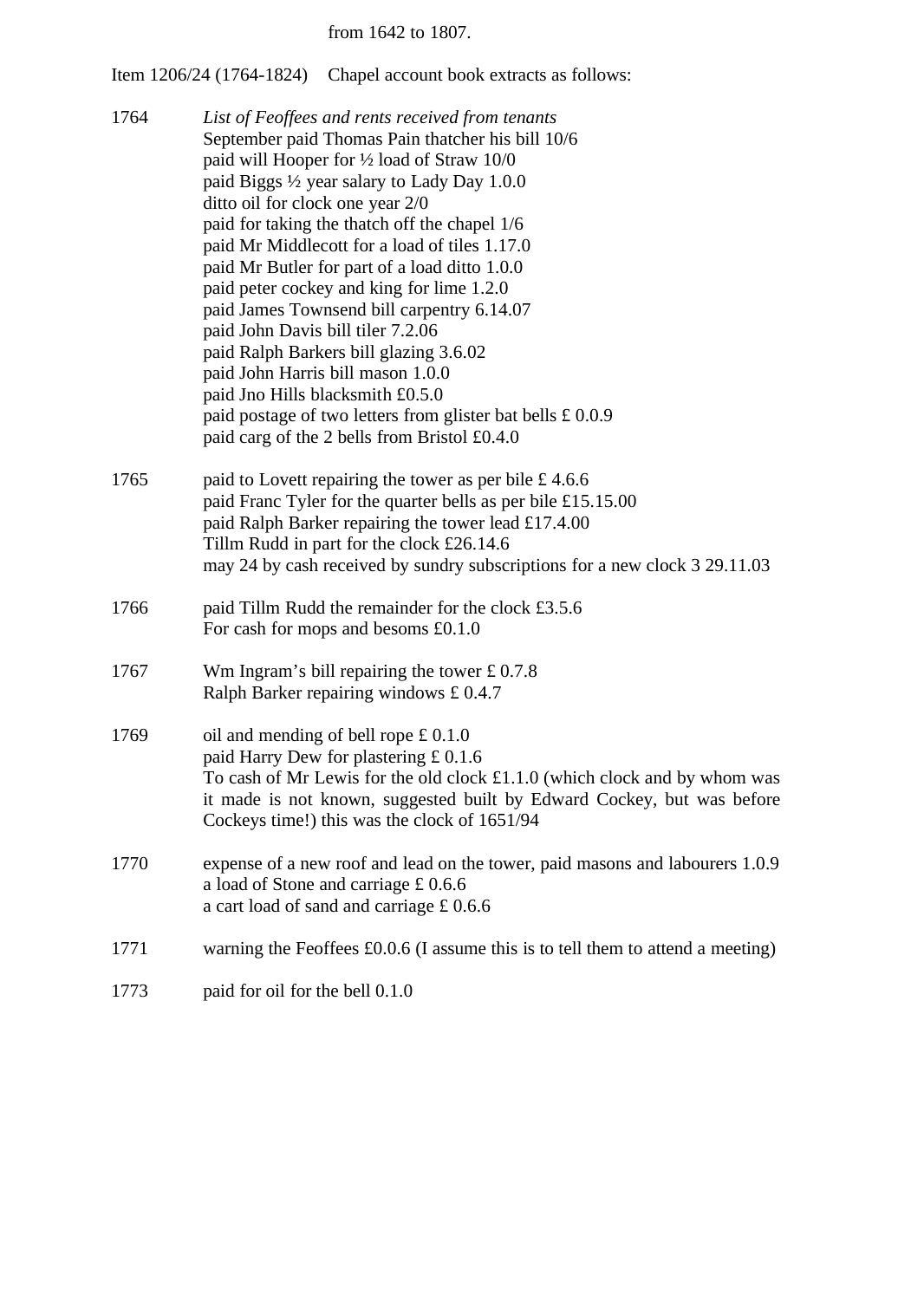| 1775 | by cash paid sundries for repairing and beautifying the tower and chapel<br>Harry Dew plasterer 9.18.6<br>Ralph Barker plumber 0,10.7<br>James Townsend carpenter 0.3.6<br>Thomas Lovett Stonemason 0.2.10.0<br>James Crook Stone and carriage 2.4.6<br>Edwd Langley for lime and carr 0.2.6<br>John Shore for paint 1.14.6<br>Robert Bush ditto 1.3,5<br>James Rogers for hair 0.16.6<br>George Turner for scaffolding cords 0.15.6<br>Will Brown for scaffolding poles 0.7.6<br>John Hill blacksmith 0.7.11<br>Landfear for gilding the cock 0.3.2<br>2 men for unloading the freestone $0, 1, 0$<br>Mrs Townsend for beer 0.4.4<br>2 women cleaning the chapel 0.4.0<br>TOTAL £36.19.10 |
|------|--------------------------------------------------------------------------------------------------------------------------------------------------------------------------------------------------------------------------------------------------------------------------------------------------------------------------------------------------------------------------------------------------------------------------------------------------------------------------------------------------------------------------------------------------------------------------------------------------------------------------------------------------------------------------------------------|
| 1776 | Thomas Lovett for new paving the chapel his bill $\pounds 16.12.0$<br>Ditto for 22 $\frac{1}{2}$ feet of stone at 10p £ 0.18.9<br>Two women cleaning £0.2.6<br>Mr Throne $\exp$ for oil for ye clock and bell £0.2.3                                                                                                                                                                                                                                                                                                                                                                                                                                                                       |
| 1779 | wm marks repairing the clock (Warminster and Salisbury clock maker)<br>£5.0.0<br>oil for clock and bell £0.0.6.                                                                                                                                                                                                                                                                                                                                                                                                                                                                                                                                                                            |
| 1781 | by cash paid Wm Marks for the care of I year of the clock $\pounds$ 0.10.0<br>Mr Cockey for christening bason £0.2.6                                                                                                                                                                                                                                                                                                                                                                                                                                                                                                                                                                       |
| 1783 | paid Tho Magg for painting the roof and white washing the chapel as per bill<br>£2.2, $0$<br>Jam Edwards for 28 bushels of lime at 6d £ 0.14.0<br>Paid Roger Townsend bile for hanging the bell anew frame and other matters<br>£24.15.9 (the bell was quarter turned when it was rehung)<br>A pint of oil and besom 0, 1.3 beer for the carpenter $£1.2.3$                                                                                                                                                                                                                                                                                                                                |
| 1786 | paid Lang Glo for new hanging the bell his bill $\pounds$ 6.5.6<br>Geo Tinker a new rope £0.5.7<br>James West blacksmith his bill £3.7.4<br>Wllm Cackerele for beer for the men $£ 0.2.6$                                                                                                                                                                                                                                                                                                                                                                                                                                                                                                  |
| 1790 | by paid Bathsheba Gulliver washing the surplice £0.2.6<br>By paid for one mop $£0.1.2$<br>New Feoffees chosen and appointed 22 may 1790 by john Langley, john<br><b>Bennett and Richard Randall</b><br>Edward Middlecott, John Slade, James Ludlow, Francis Bennett.<br><b>Thomas</b><br>Buckler, William Wansey, Edmund Halliday, Edward Butler, Thomas                                                                                                                                                                                                                                                                                                                                   |
|      | Warren, Charles Aldridge, John Hughes, John Thring.                                                                                                                                                                                                                                                                                                                                                                                                                                                                                                                                                                                                                                        |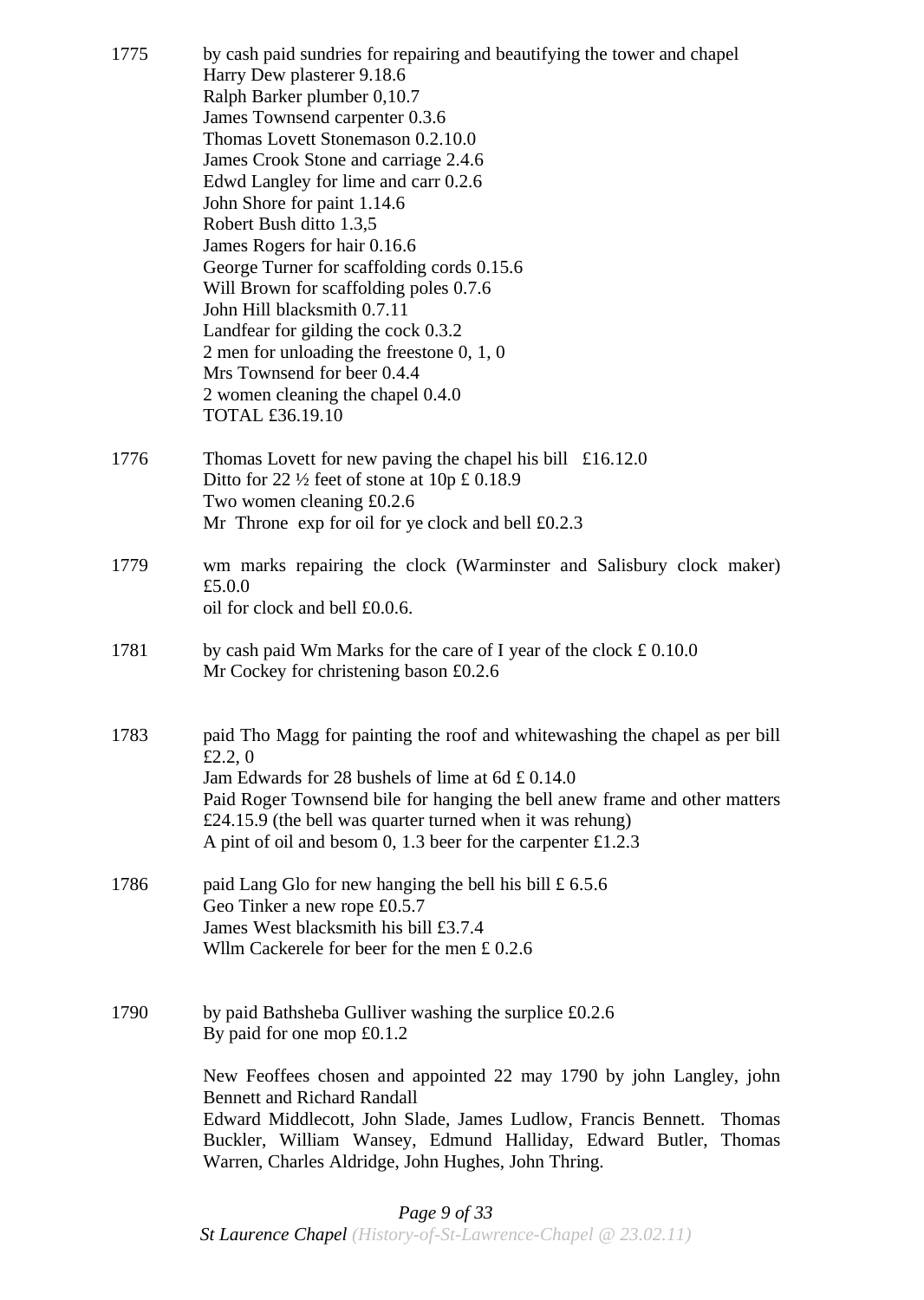- 1793 for mending the key of the chapel belfry 0.0.6 1807 payed for tin box for deeds, and painting 1810 by paid Mr Vardy for Stationery 0.4.6 1810 (1206/13 purchased in part by the Feoffees on behalf of William Daniell, and gifted in part by the Marquis of Bath for demolition to open up the front of the chapel later in 1854, it Stood on the right hand side of the now path to the chapel where there is a tree) 1817 (1206/48) copy of letter of public meeting held to ask Mr Halliday to produce trust deeds and accounts 1820 by paid Edward Curtis Styling and beautifying the chapel 3.5.7 1823 invoice from Amelia Hill for looking after the chapel and purchasing brooms 1.6.9 1823/24 letter to Messrs Phelps and Tring regarding having drawings made of all property owned by chapel 1824 contract of employment and tenancy of cottage to William Hill as sexton Invoice from Betty Pearce for washing the chapel linen 0.10.00 by paid Kemp and Stint on account of building and repairs of the cottage near the chapel and the chapel to £60.0.0 (the balance of £61 .oo was paid in 1825) 1824 J Hughes to repairing the pinnacle door 0.4.6 1825 Invoice from U Brodribb for mop at a meeting on 28th February 1825 attended by only Thomas Buckler and John Hughes it was suggested that if the chapel was to be enlarged, then the question of the curtlage of buildings in front of the chapel should be secured by the Feoffees before work could commence. invoice from Kemp and Stent to build the cottage and to repairs on the chapel invoice from Kemp and Stent to include ruffcasting the end of chapel tower 1828 (1206/24) maps of all land and properties owned by the chapel; showing on
- plan 8 the dwelling leased to James Allies with the joint use of pump, garden, privy and dust well dated 1828; as with (1206/13) to be demolished in 1854. (Plan 7 as of 1840 shows the chapel following the front garden opened up to the Street)
- 1828 To quote, when the chapel was applied according to original purpose, it is probable the adjacent ground was appropriated as a cemetery, for the founders family perhaps, or the officiating ecclesiastics, as the remains of several corpses have from time to time been exhumed from what may be called the chapel yard; in 1828, when workmen were excavating cellars in the contiguous buildings belonging to the chapel, parts of coffins and several human bones were discovered. This circumstance, through superstitious or other motives, was endeavoured to be kept private, and consequently no researches were made for antiquarian purposes; but the writer of this then saw three sculls there at one time.

(This was before the houses built in front of the chapel were demolished)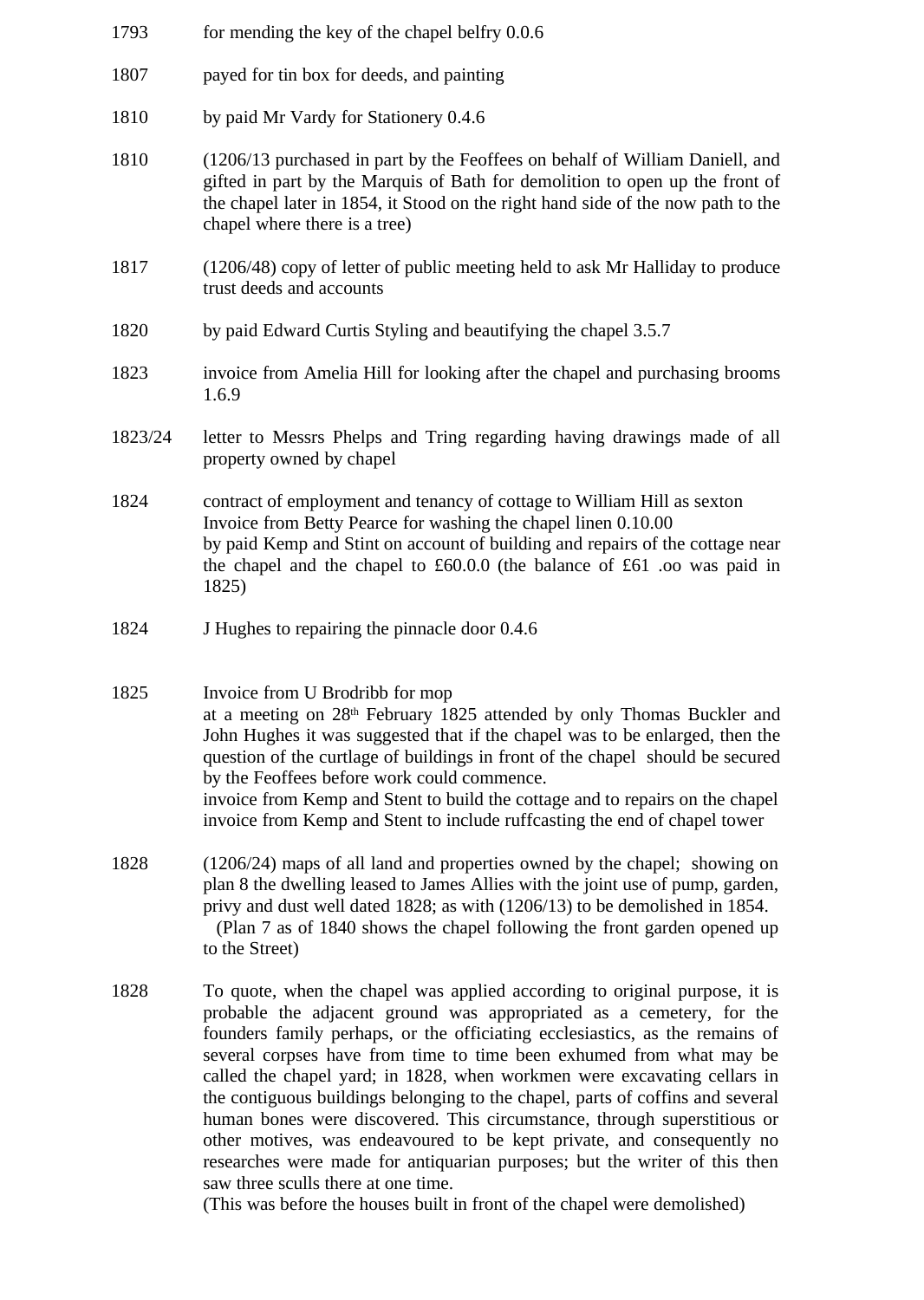1829 meeting with the Steward and only feoffee John Hughes agreed to have the spire rebuilt as well as work to the tower and many parts of the chapel works to be carried out by Isaac Norwell, and the floor relayed by Hugh Holman, Mr Harris to reglaze and decorate.; also that the Feoffees name board be set up in a niche at the east end of the chapel; also to obtain a font and make space at the east end for christenings. Invoice to paint name boards and reguild weather cock £22.3.0

Invoice to replace roughcast on outside of tower, and retiling one side of roof £23.2.1

Stewards account for repairs amounting to £ 250.15.9 bill from R Noyes for new weather cock

1830 letter to rev William Dalby to say the chapel is now ready to use for worship the new draft deed of enfeoment was ready and John Hughes instructed that the Steward Mr Phelps or Mr Tring go to visit Mr Edmund Halliday at Dinas in the Kingdom of France to obtain his execution of the document.(he didn't go as Haliday died))

> this exercise cost an enormous amount of money £43.5.8d due to the following extract from the reort of the charities commission,

> due to only three Feoffees still alive the new deed was drawn up but as Halliday resided in France and refused to sign the document as he wanted to name all eight of them himself! This was refused and was only enfeed upon his demise!

> Invoice to paint Ten Commandments board and Lords Prayer £17.10.0 Letter from Rev William Dalby asking permission to use the chapel for

> Sunday worship whilst the Minster church is rebuilt.

Invoice from M A & R Tayler for Irish

- 1831 census taken 6115 inhabitants (daniell)
- 1832 the new enfeement was enacted

(Daniell)

- 1837 it was confirmed that one of the houses at the front of the chapel was 3/5 owned by Lord Bath 2/5 to the Feoffees. Resolved to resite the pulpit and install heating Stove as long as it is paid for by the clergy and also the fuel as no costs will be accepted by the Feoffees. to supply of beer when pulling down old buildings in port way invoice from g chambers for £1.11.51/2 To Stewards bill for attending meeting of the Feoffees at London inn to include paid for room 5/0 servant 1/0
- 1838 To build three new cottages in port way at a cost of £292.6.0 and rented at £10/12 per annum to invoice to remove pulpit by Hugh Holman £12.0.0; (it appeared as though this was financed by a loan from a Miss Whitchurch) this debt was paid of in 1854. 11th June I have this already registered (officially) one hundred and thirty one deaths in this parish, in one hundred and thirty one consecutive days!

1841 bill from Amelia Hill for needle work and cleaning the chapel £1.0.0 Invoice from Ubsdell and price for hassocks and a chair £1.7.4

1843 an agreement for a tenancy of a house in high Street, as between Robert Robertson esquire as agent for and on behalf of the most honourable Harriet

## *Page 11 of 33*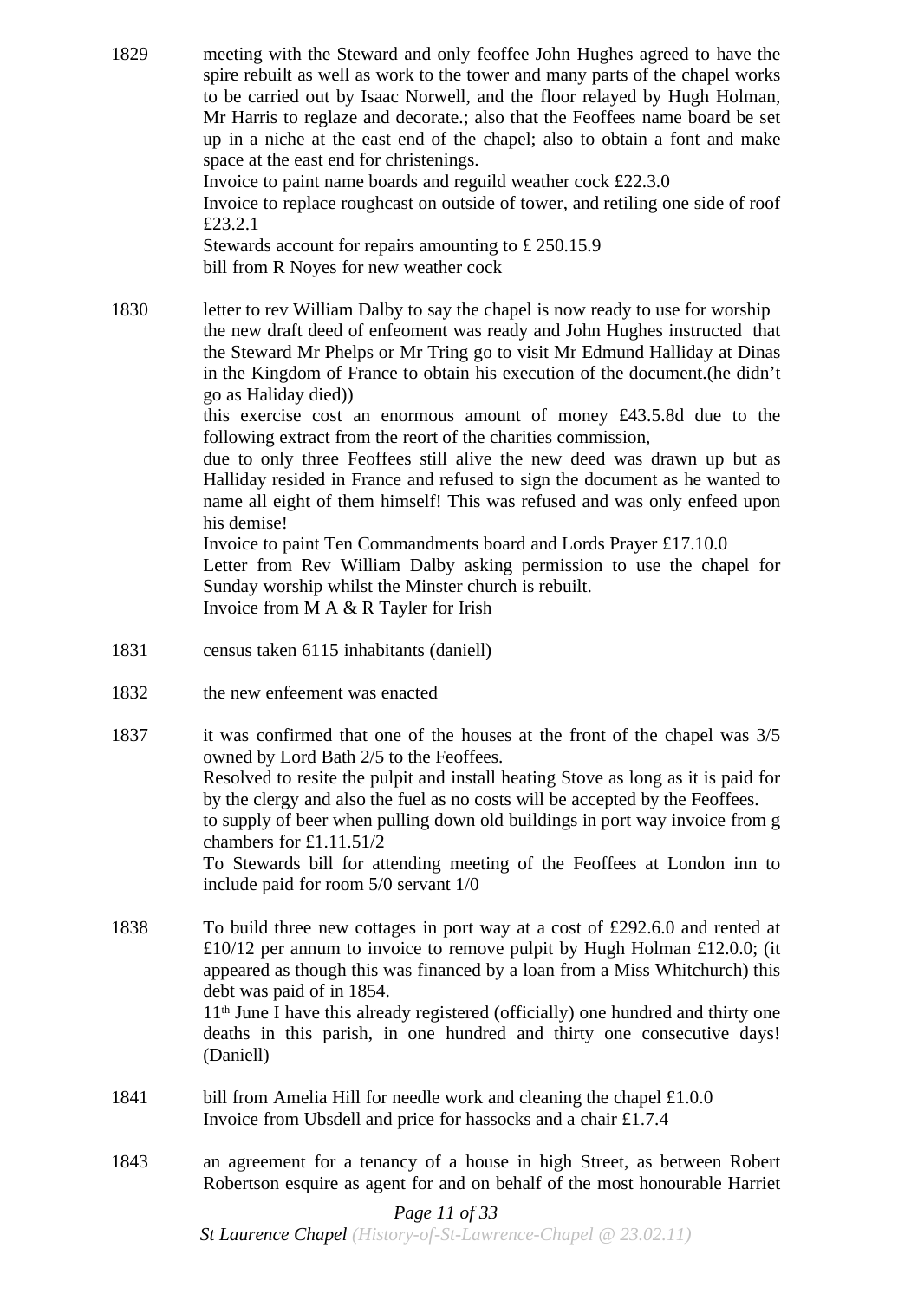Marchioness of Bath and the right honourable Alexander Lord Ashburton (guardian of the most honourable Alexander Marquis of Bath minor) etc etc

- 1846 permission requested for the inmates of the workhouse to attend Sunday worship in the chapel
- 1848 the rev Arthur Fane requested that the doors be removed from the pews invoice from J B Hayden for coco matting
- 1852 Rev Fane asked the meeting to discuss the late Mr John Daniells bequest in his will (copied) to purchase and to remove the corner house so the chapel can be seen from the Street; also Rev Fane asked if the pews could be removed Invoice from C Giles lace and threads Invoice from W H Tayler leather cover for 8 prayer books, lettered St Lawrence,
- 1853 received £62.0.0 from railway company for sale of land Receipt from Marquees of Bath for 3 new barrs of iron and nails weighed at 14lbs at 3 ½ per lbs at Mr Dodmans 0.4.1
- 1854 Mrs Daniell asked the Feoffees to approach the Marquis of Bath re the corner house, the value is £37.10.00, the Feoffees to pay £18.15.0.

Invoice from Samuel Fatt for bell rope and altering clapper.

The chapel was used extensively for baptisms from 1840 through to 1845, the records show thus\_1825-133bapt, 1826-172, 1827-147, 1828- 163, 1829-131, 1836- 149.

The baptism registers also show the inhabitants of the dwellings to each side of chapel lane as it fronted the chapel, 1821 George Knight, 1822 William Hardy, 1826 James Moody, 1827 James Broadribb, 1828 George Edwards, 1829 George White. Even the vicar of the parish church preferred to have his children baptised there, 1830 William Dalby Chris Harriet, and again in 1833.

The only break in the use was from July 1830 till Jan 1831, all baptisms were carried out at the church (the Minster) whilst the chapel underwent alterations. No records of baptisms exist after 1858.

#### *A WALK IN THE TOWN - CIRCA 1750-1850*

We will Start by Standing outside the chantry, looking up towards the top of the High Street where it meets with the Market Place, as we walk up, to our left is a small footpath called The Close,(now a busy road), and to the right-hand side of it, the London Inn,(demolished to allow the road to be built), used on many occasions by the Feoffees for their meetings, as also the building Straight in front of us, right in the middle of the road, where the traffic island and keep left signs are, this is the town hall, built of oak beams,(and standing on stone pillars, not unlike the old bell), referred to as a wool hall, it was built by subscription and a date was on the west end 1711, before this was built there existed a earlier town hall recorded in 1656, that four way men were sworn in on April 1<sup>st</sup>, it is supposed to be the same old house as became the plume of feathers inn later the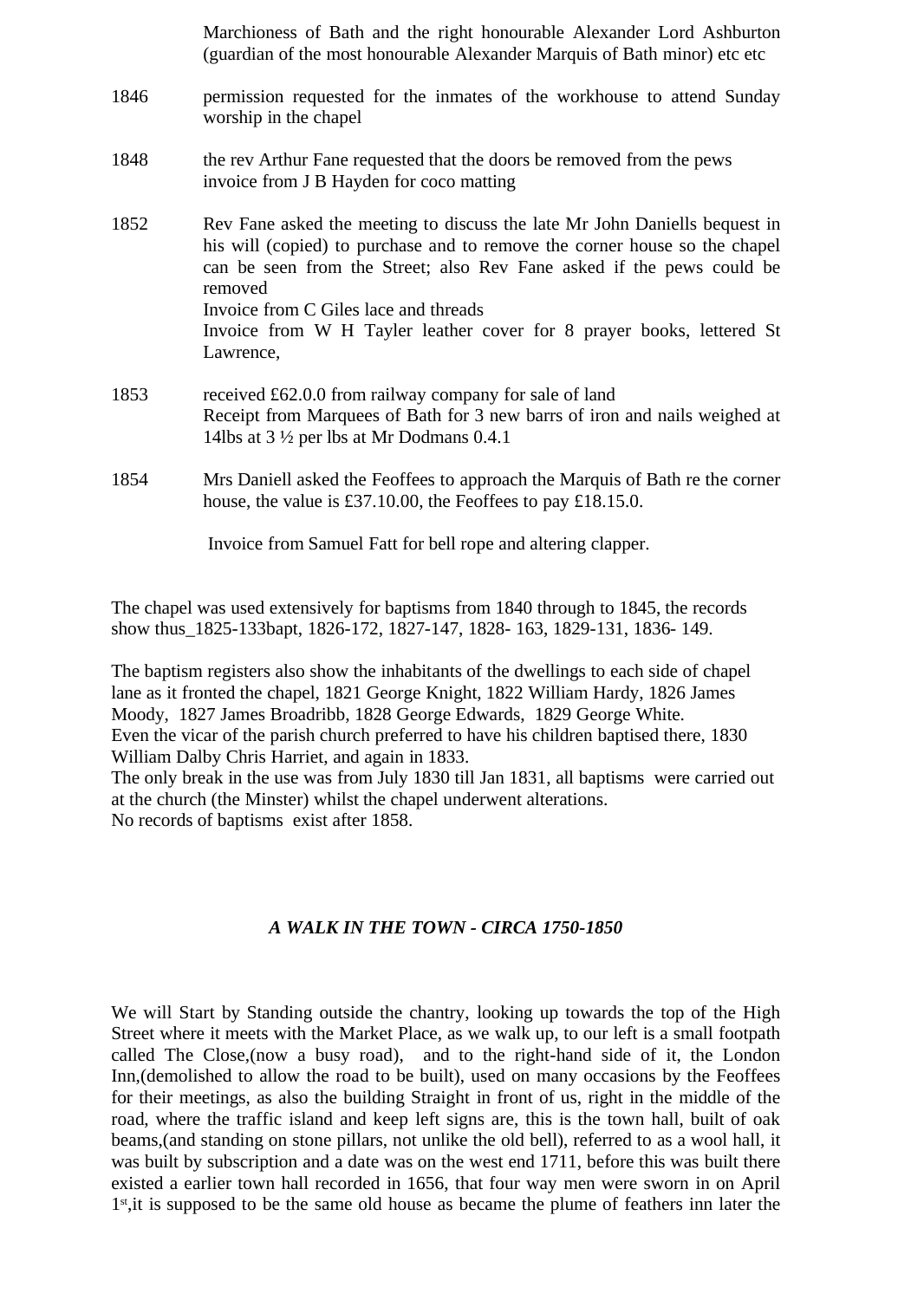kings arms, the 1711 building had a large room upstairs used to hold the court leet, meetings, and sometimes the assembly of the Steward and Feoffees.

Incidentally, the parish office in 1711 consisted of- one head constable and two sub constables, three tything men, two church wardens, four overseers, and one superintendent and or perpetual overseer.

 $20<sup>th</sup>$  January 1832 this week the town hall which has stood near the market place in this town for (it is supposed) ages, was pulled down it appeared still strong and in good condition, being built of oak, and would most probably have stood for ages longer ("daniell"), continue up the incline and to the right we can see the large house of Edward Cockey, well respected member of the town and famous clockmaker, it Stands on the site of what was the dwelling of the priest who officiated at the chapel, later demolished, and replaced by this large house, soon to be changed into a haberdashers, then, (today, the YMCA charity shop!)

Looking up we can see the spire of a church, its weather cock, looking more like a pigeon than a cockerel!, pierced with the letters W.W ( replaced later with a more suitable bird)on each of the s/w, n/w and n/e corners are small spirets rising from the battlements , the lower part of the tower was obscured by houses in front of it, some built as early as 1651!, the first house, to the left of the aforementioned, is a single dwelling, rented to Thomas Morgan , the butcher, by Lord Bath and sub let to Richard Noyes, which affronts the edge of the road, to the left of this property is chapel lane, and to the left of the lane are two more cottages, ,in very poor condition, all jointly owned by the chapel and lord bath the first, is a shop and house, rented by Edward Moffatt, the second , a drapers and grocers shop, the rear of this rented again by Edward Moffatt, and sub let to James Allies, ironmonger, extended right around the left-hand side of the chapel and included the area of garden and a stable at the back, the sextons cottage was also rented out to Edward Moffatt , and sub let by the feoffees to William and Amelia Hill in exchange for tolling the curfew bell and keeping the chapel clean..

All the cottages at the front had common use of the garden of the sextons cottage as also the water pump from the well, the privy and dust well!

This area at the front, originally the resting place of many souls departed, before the desecration of having these dwellings built, now is the sacred graveyard once again and memorial garden)

Walking up and entering the small lane that leads to the chapel, to the left a Stone wall from the cottages going back and joining the walls of the nave!, to the right a garden and yard, in front of us is the wall of the nave and base of the tower, in a very sad State, much of the Stucco plaster, which was coloured white with lime wash, has fallen off to reveal the weathered Stone work, the tower, as we look up, is in the same State, the roof. Once thatched, but now replaced with Norton tiles, many broken; at which point we turn right, then left, to go passed the west entrance door into the chapel, to continue along, next on our left is the sextons cottage, a small brick and Stone dwelling, with attached stable, again thatched in its earlier life but now proudly showing of its tiled roof having been recently rebuilt in 1824 as a dwelling only, (no stable,) to continue our walk, to the left is the rear garden at the back of the cottage owned by Mr Cockey and so on through St Laurence's Mead, a small footpath that takes us across the river were, ( now the emporium of Mr Morrison's!), and right up to the next hill where there was to be built a new place of worship, Christ Church.

Let us now trace our Steps back, turning right into the garden of the sextons cottage we will notice a beam, or shoot, coming out of the wall of the tower, dropping down and then going into the wall of the dwelling near the little window!,( recently renewed), this is the conduit that carries the rope from the hammer that Strikes the town bell to call people to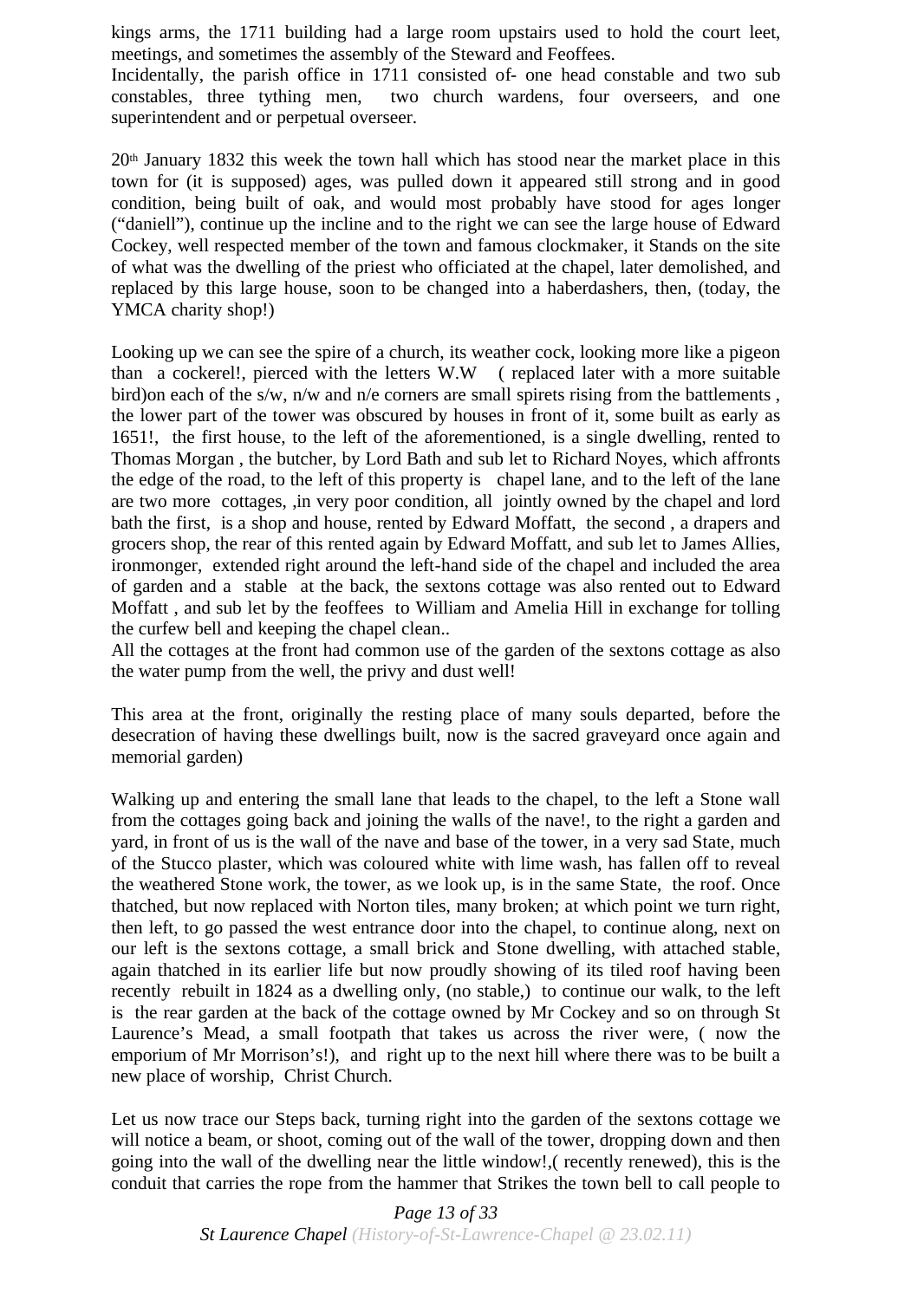service, and of course the" raison d,etre" for the chapel, to sound the curfew, at 4am, and 8pm ,an act of Elizabeth 1 never rescinded!

In 1880 a rope and bell hammer was installed to avoid the sexton going out in all weathers, climbing the Stairs and swinging the bell via a rope, this alteration meant he or she, could pull the rope from within the comfort of their home and sound the bell according to the terms of the Feoffees.( or the fire brigade!) walking forward, we pass the well with its pump Standing betwixt the chapel and cottage, (sadly removed) passed that, and to our right, at the rear of the dwelling is an extension which houses two privies, now a little explanation here!, at one time their was only one, but with the agreement of the Feoffees, the occupants of the two left hand cottages at the front of the chapel, with the proviso of paying £ 2.00 per annum, could use the facilities!, the single dwelling at the front had its own private privy!.

We return now and walk towards the entrance to the chapel.

We are confronted by two large oak doors curved at the top to follow the arch that they open into, across the top section are carved two shields, one in each corner, the left one with the letters H.R, the right one V11, between them a line of laurel leaves ending in the middle, some graffiti also scratched on has the date 1641, these doors fell apart in 1841 and were removed to a safe place! (Where?), you can still see the two corbel stones each side of the doorway.

Open the door and enter in, dark and gloomy is your first thought, the window above your head, simple glass, but with the building next door so close it restricts the light showing through, the floor is littered with fire buckets, brooms and usual church requisites!, to the right is the door that leads up to the tower, used by all an sundry!, the sexton to wind the clock, ring the bell, the clock repairers, the public and musicians, to gain entry to the gallery just inside the chancel.

We go through a curtain that is pulled over the narrow archway that leads us into the chapel proper, (this arch was later widened I believe in the 1725 alterations), inside, we lookup and see the gallery above our head , in front, to the left and right are rows of dark wooden box pews, some three or four feet high with doors to each, , the only light there was what appeared through the four round arched windows ten feet high by four and a half feet wide with plain glass ,(although the light through the north windows was reduced due to the chapel houses built so close to the walls of the chancel,) that were installed at the 1725 restoration, at the east end is the altar, raised up on a oak table, to the right is the high pulpit, recently resisted on the request of the vicar from the left hand side, next to that the reading desk, to the right, aprox where the organ now stands was the font, nothing adorns the walls other than gilded boards proclaiming the lords prayer and the ten commandments. The roof is some twenty feet in height.

#### *THE VILLAGE LABOURER - CIRCA 1789*

The cost of living in Sherborn Dorset as follows:

| Expenses per week |         |
|-------------------|---------|
| <b>Bread</b>      | 3/s     |
| Salt              | 1, 1/2p |
| Meat              | 8p      |
| Tea etc           | 2p      |
| Cheese            | 7p      |
| Milk              | 4p      |
| Soap              | 21/2p   |
| Candles           |         |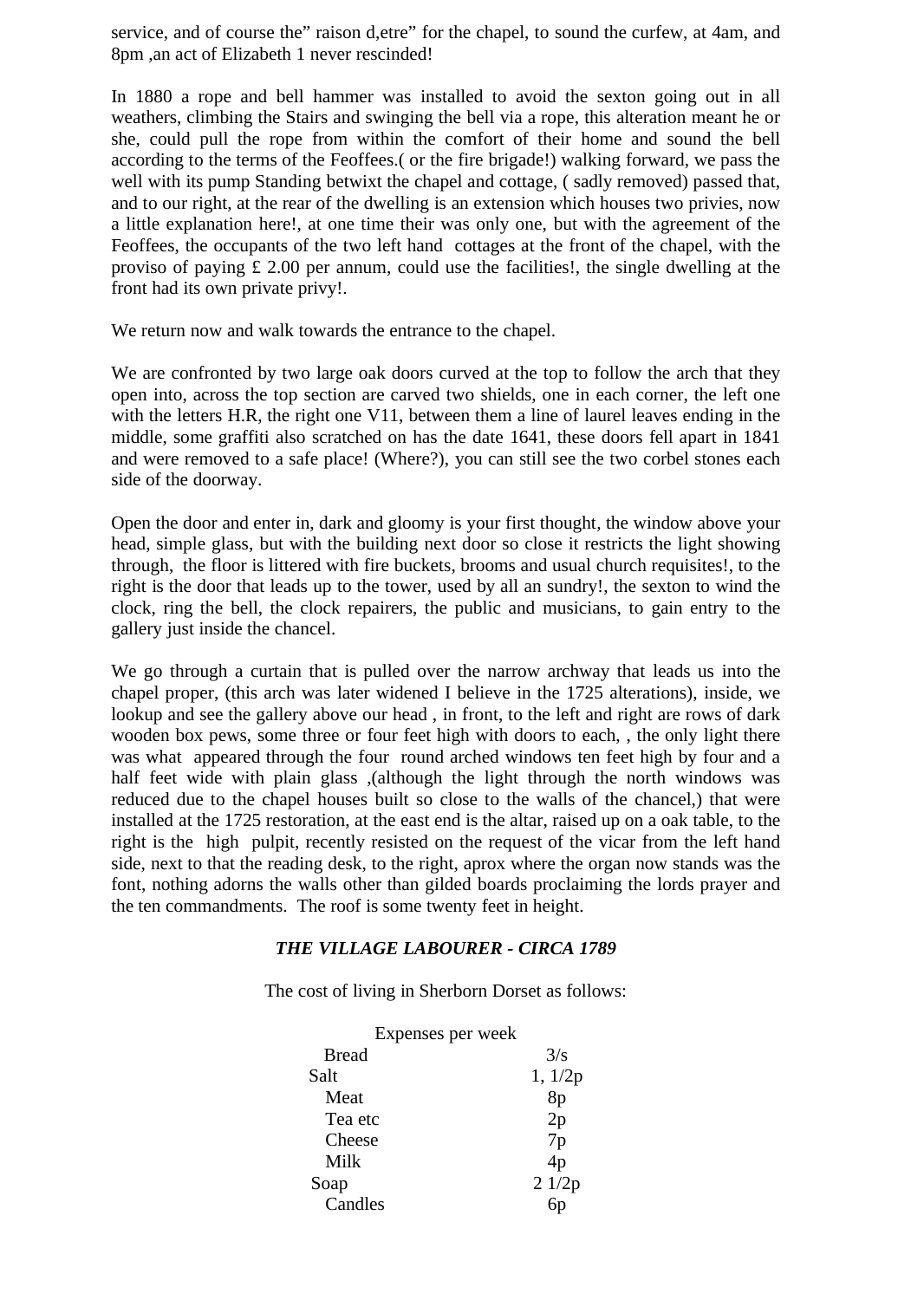| Thread etc              | 1 <sub>p</sub>   |  |
|-------------------------|------------------|--|
| Total                   | £ $0.5.8$        |  |
| Amount per annum        | £14.14.8         |  |
| Rent                    | £2.0.0           |  |
| Fuel                    | £3.18.0          |  |
| Clothes                 | £1.0.0           |  |
| Total expenses per anum | £21.12.8         |  |
| Earnings per week:      |                  |  |
| The man<br>The woman    | £0.6.0<br>£0.2.6 |  |
| Total earnings per amum | £ 22.2.0         |  |

## ST LAURENCE'S SEXTONS WAGES ETC

| 1788, paid wm hill a quarters salary to the day      | £0.13.0, $= 1/s$ per week! |
|------------------------------------------------------|----------------------------|
| Bathsheba Gulliver washing surplice, quarters salary | £0.2.6 = 2p per week!      |

Recommencement of records

1855 May The Warminster Miscellany letter from Rev A Fane regarding the restoration of the chapel.

> (He was also involved with archaeology excavating a Saxon burial at Sherrington in 1856)

ditto comments re the old buildings being pulled down

paid Mrs Elliott for washing and Jane Howell appointed

1206/11 survey of owners of the adjacent properties from 1801, (ones that were using chapel lands and access) to be used in conjunction with enclosure map of 1781

#### *A PICTURE OF THE OUTCOME*

Standing, as we were, outside of the chantry, the view we now have has changed for the better!, gone is the town hall, gone are the cottages in front of the chapel, to be replaced with tall stone pillars, one on each corner of the grave yard, and two in the middle holding up two wrought iron gates, the wrought iron railings surrounding the whole site, as we approach the chapel we notice the elaborate stone parapet that surmounts the north wall, like a balustrade, underneath at three points are the most grotesque gargoyles that you could imagine!, the whole building is resplendent in clean natural stone, pointed with lime mortar , bereft of any plaster or white lime wash, a front porch greets us a more convenient entrance than using the old west door, these doors rotten beyond restoration being removed and the entrance filled in with stone work, new windows replace the Georgian ones, although there presence was noticed in 2006 when the internal plaster was replaced on the north wall.

A footpath leads from the gates to the new porch, flanked each side by a lawned garden, which also has trees planted in it, no need for the chapel lane to walk to the top of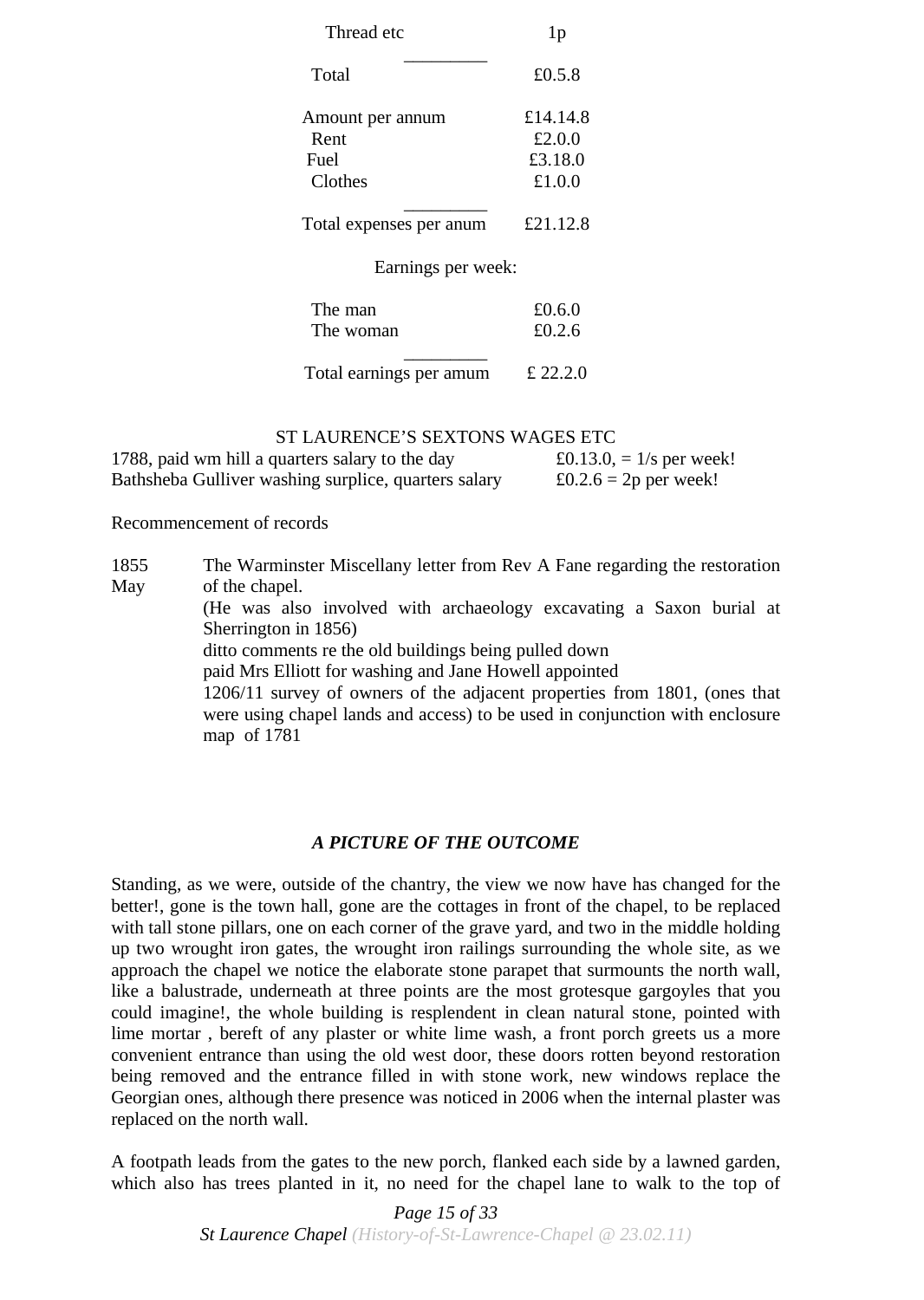sambourne road as in 1830 the new road called Weymouth Street was formed.

| 1856 | List of costs to rebuild chapel as entered in parish church account books,<br>(who paid the bill is not clear; it probably was met out of parish funds!)                                                                       |
|------|--------------------------------------------------------------------------------------------------------------------------------------------------------------------------------------------------------------------------------|
| 1856 | Mrs Howells appointed sexton and to live in the cottage in exchange for<br>tolling the bell and cleaning the chapel.<br>Letter December 1 (Warm Misc) re the gargoyles on the parapet of the chapel                            |
| 1857 | Ditto January 1 poem by peter Pindar of the restoration of the chapel.<br>Ditto January 22 the chapel was re-opened by the Lord Bishop of the<br><b>Dioceses</b><br>Paid Mr Bedford for relative to distress on John Ford????? |
| 1858 | advert in Warminster miscellany by Nelson Hall organ builder (as maker of<br>the SCUDAMORE organ in the chapel)<br>Invoice from Price and Watts for new bell rope (one in July another in<br>August!)                          |

From 1840 until this date over 250 baptisms were carried out in the chapel, and covered all areas of not only the town but also the villages, the services carried out by Rev Fane, Rev Offer, many curates and even vicars from the villages, such as Norton Bavant

| 1860 | invoice from John Barden<br>To clean gutters on chapel and rebuild the pump and well at cottage                                                                                                                                                                                                                                                           |
|------|-----------------------------------------------------------------------------------------------------------------------------------------------------------------------------------------------------------------------------------------------------------------------------------------------------------------------------------------------------------|
| 1860 | sat 2 <sup>nd</sup> June Warm Herald, article re the new organ as purchased by public<br>subscription                                                                                                                                                                                                                                                     |
| 1866 | minutes of meeting writing to Mr Gibbs who had presented the cock<br>informing him of the necessary of taking it down and that another would be<br>put up and considered as his gift.(although he queried the credit for the old<br>one!)<br>Mrs House has reported the board that covers the bell rope from the cottage<br>to the chapel has blown down. |
| 1866 | invoice from J B Hayden to clean Stove pipes and to install new weather<br>vane, replace piece of lead on tower roof, repairs to spire<br>To James Grant for shovelling snow from the roof                                                                                                                                                                |
| 1867 | a undated letter to the inhabitants to ask for donations to rebuild the boundary<br>wall that had blown down in the gale, with a list of donations                                                                                                                                                                                                        |
| 1868 | a donation from Mrs Seagram in the Warminster Herald<br>sale of dwellings in Back Street (Emwell St) on behalf of the feoffees                                                                                                                                                                                                                            |
| 1869 | (1206/44) partition against Romish practises,                                                                                                                                                                                                                                                                                                             |
| 1872 | invoice from N Dawkins repairing pump at the chapel st Lawrence's cottage<br>New bucket and set of leathers and labour, smith work new pin and key,<br>putting on bucket and shortening rod                                                                                                                                                               |
| 1876 | $(1205/45)$ new indenture of Feoffees = = see 1916                                                                                                                                                                                                                                                                                                        |
| 1877 | $(1206/21)$ copy of property owned, details of lessees from 1575 (pages $2/3$ )<br>relate to chapel cottages)                                                                                                                                                                                                                                             |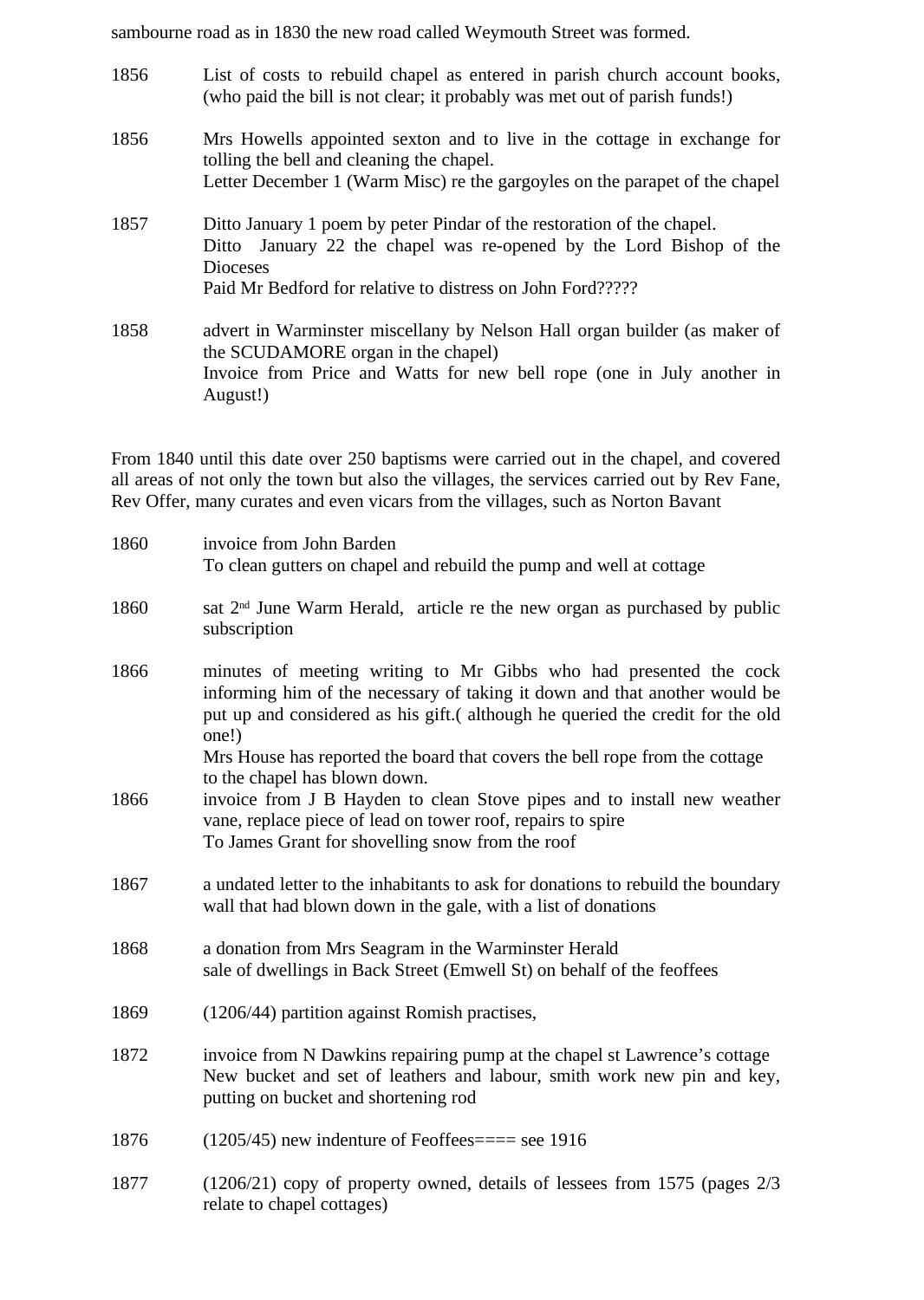|      | Letter re drains for the British school in Portway.                                                                                                                                                                                                   |
|------|-------------------------------------------------------------------------------------------------------------------------------------------------------------------------------------------------------------------------------------------------------|
| 1878 | invoice from S J Haden repairs to copper pan of font<br>invoice from R White to 2 wood rollers 1 screw bolt plus nut and steel spring<br>and fixing to large bell 0.6.0                                                                               |
| 1880 | invoice from B Parsons to prepare, fixing and painting the new shoot to<br>protect fire bell rope<br>Bill from B Parson to fit new roof, windows and general repairs to chapel<br>cottage<br>James Grant to shovelling snow from roof Jan 17 march 20 |
| 1881 | invoice from John Warner and sons for chime hammer and rope including<br>fixing at st Lawrence's chapel<br>James Grant to clearing snow from roof (Jan 22/29)                                                                                         |
| 1882 | letter from a Mr Jones re offering a new altar table and cloth and requesting<br>to move the altar rail further west<br>Note was made as to the state of the chapel yard, it was agreed to spend<br>£3.3.0 during the year                            |
| 1883 | meeting at town hall to discuss letter from Mr F Wright Anderson re<br>improvements                                                                                                                                                                   |
| 1887 | decided that town water be laid on to the cottage and heating in the chapel to<br>be inspected by the Longleat clerk of works<br>Quotations for heating and drawings                                                                                  |
| 1889 | invoice from Harraway and Scott for garden<br>invoice from J N Greenland to paint railings around chapel gardens                                                                                                                                      |
| 1890 | invoice for coke for the stove                                                                                                                                                                                                                        |
| 1891 | Mr Graham Awry to inspect tower and get estimate from preferred builder<br>Mr P J Ponton for the works, also to see if chimney from stove could go out<br>through the tower instead of chapel roof                                                    |
|      | <b>REPORT ON TOWER</b><br>Invoice from G Knight to repair the clock<br>Payment of money in lieu of tithes to the Vicar<br>Ditto to the Marquis of Bath tithes                                                                                         |
| 1892 | arrange to borrow money from bank to pay for repairs, and to stop paying for<br>the coke to heat the chapel for the present<br>Bill from Ponton and what work was carried out                                                                         |
| 1893 | invoice from Edward Lewis for dusters<br>Invoice from S L Cordon (late Haden) for cleaning stove pipe                                                                                                                                                 |
| 1897 | $(1206/37)$ the spire was struck by lightning, full report and costs (it would<br>appear that the spirets were not replaced!)                                                                                                                         |
| 1898 | invoice from Herbert M Turner for sextons furniture<br>Invoice for lighting conductor                                                                                                                                                                 |
|      | Page 17 of 33<br><b>St Laurence Chapel</b> (History-of-St-Lawrence-Chapel $@ 23.02.11$ )                                                                                                                                                              |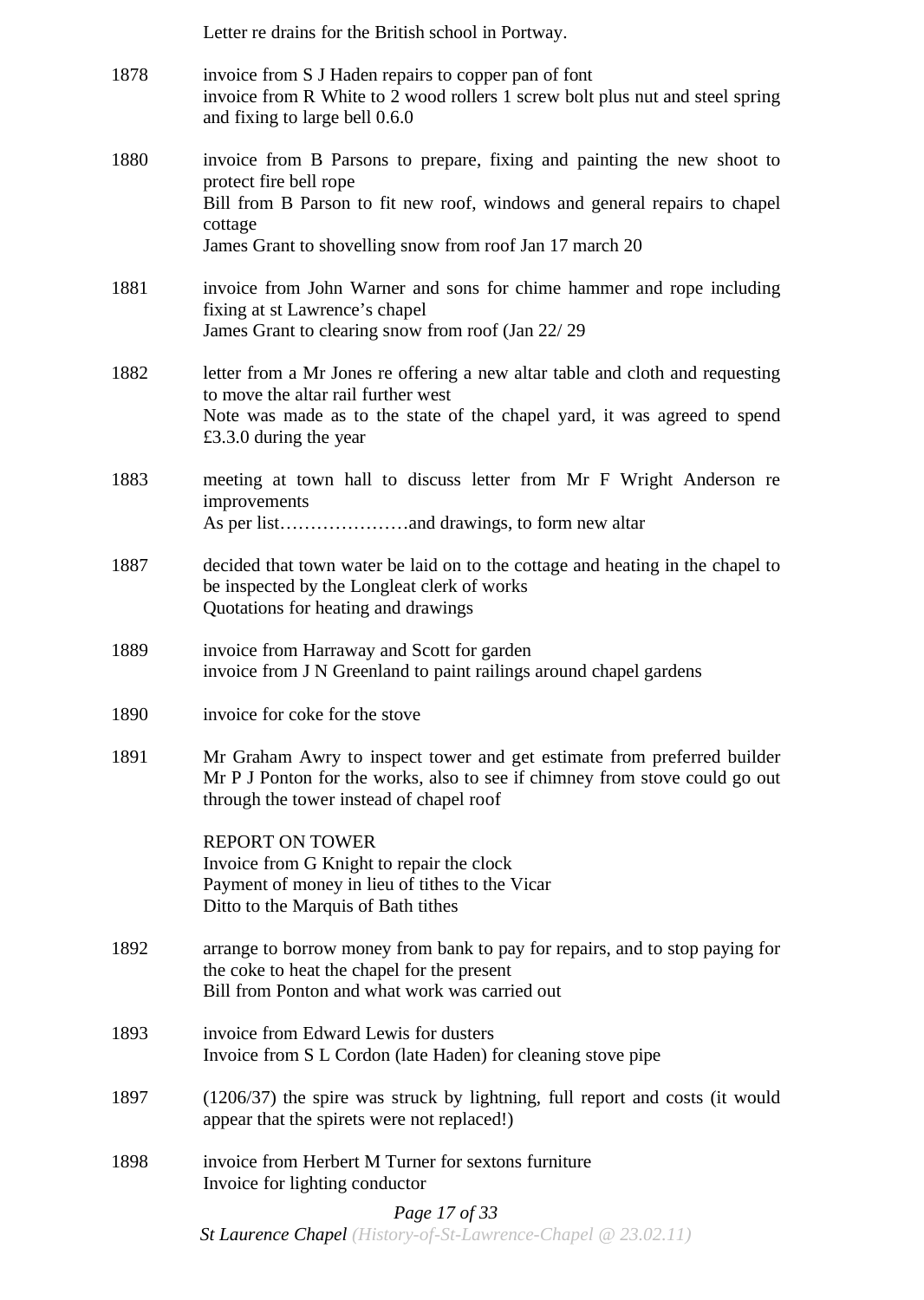Copy of LAW fire insurance certificate Estimate to improve ventilation of chapel due to the coke stove

Letter to the vicar to invite him to preach, but that he has no legal right in the chapel to preach

Invoice from Mr Ponton to filling earth closet and fit pan and pipes to cottage

Invoice from w g vowels to rebuild organ after damage

1899 (1206/38) inventory of chapel goods

(1206/31) Letter from Sir James Phillips asking if they could have back the gas lamps that they donated to the chapel as they are no longer being used ~~~ extract from the Warminster directory 1899, Warminster volunteer fire brigade, the apparatus is kept in the urban council yard, George Street, and in case of fire application should be made to the officers, who will call the brigade together; to Mr A F Long, Waterworks manager, The Chestnuts, Port way; to the Superintendent of Police, Ash Walk; and to the person in charge of the bell at st Lawrence's Chapel

- 1900 invoice from Mrs A Butler to repair flag Invoice from Wilson and Mayo for brooms etc ditto P J Pontoon to clear snow from roof February
- 1902 question of selling all properties discussed And the organ was in a bad state could it be repaired? The well at the property at 49 Boreham was repaired Invoice from Wilson and Kennard for broom etc
- 1903 invoice from Joseph Gaisford to fit notice board The steward attended a public meeting regarding the Chapel's charities
- 1904 comment on organ repair and as to curtain to keep out dust Vicars letter re cattle in the stream of field owned by the chapel Complaint from public about tolling of curfew bell at funerals
- 1905 estimate and drawing for organ curtain from F Curtis and son copt of enclosure award charges to vicar Copy of tithe award charges to Marquis of Bath
- 1906 invoice from Hole and Roberts for rainwater pipe
- 1907 to purchase a harmonium and sell the organ To have the Ladies at st Denys Home make new altar cloths
- 1911 tenement agreement for the position of sexton to Annie Penn at 2s per week and use of cottage Application for sexton job from Mrs Isabella Gunston

#### *THE GREAT WAR 1914 STARTS*

1914 specification to enhance chapel and install wood panelling at each side and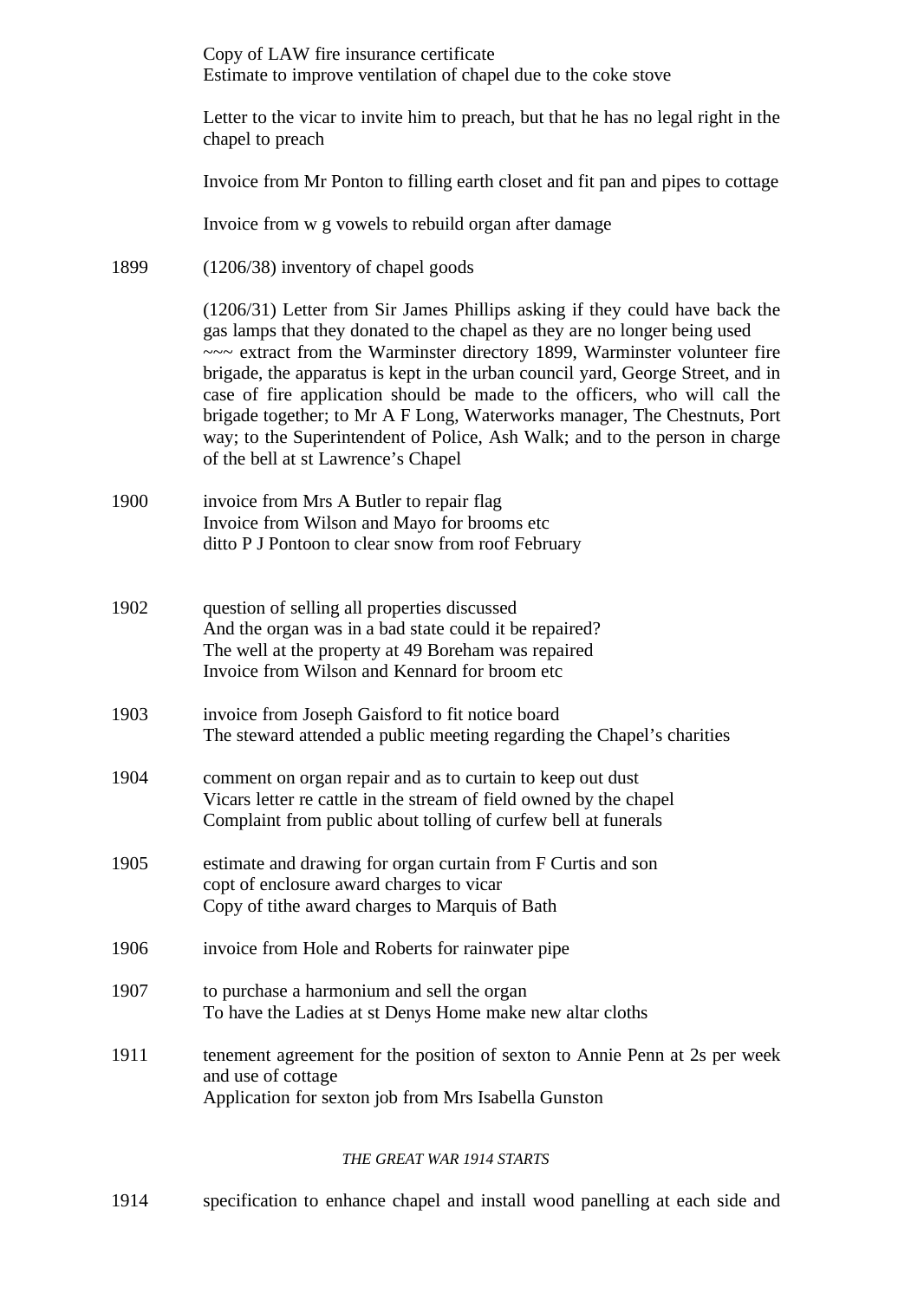drawings

- 1915 invoice from R Butcher and son to refix cross
- 1916 invoice from F Curtis for works to decorate chapel Addresses of Feoffees Legal advice re selling properties

(1206/45) new indenture of feoffees

#### *THE END OF THE GREAT WAR 1918*

- 1919 the Feoffees refuse to allow the memorial to the dead of the Great War to be in the front of the chapel
- 1920 invoice from R White and co for repair work invoice from F Curtis and son to carry out temporary repairs to bell pulley of fire bell
- 1921 invoice from Fredrick Whatley to dig out river bank Invoice from R Butcher and son to make and fix oak box Invoice from O B Chambers to supply brass alms dish letter from Sister Ida of C S D requesting items agreed by Feoffees to sell property

(1206/45) new indenture of Feoffees

1922 All properties sold and amounts gained (discussed for 7 years!) estimates from Curtis and son to repair shute, and notice board , also Mr Chambers estimate to wind clock invoice from F Curtis to repair roof on cottage

(1206/30/52) typed schedule of documents

- 1923 invoice from john g day to make st George 's flag letter from Mr Chambers to say as times were hard he will reduce his bill letter of complaint about jackdaws on tower roof
- 1924 electric light installed in the chapel invoice from F Curtis to make new bell Shute from tower to cottage invoice from Walter M Monk for electrical wiring
- 1925 letter re the heating and lighting bills to the new vicar invoice from Uriah White and son to sharpen the lawnmower invoice from Herbert J Luke to paint railings
- 1926 discussion re moving old font from Minster to the chapel invoice from Wheelers for garden maintance invoice from John Hall to supply paint

(1206/41) meeting and faculty to move font held at MinsterHall invoice from W E Greenland re decorating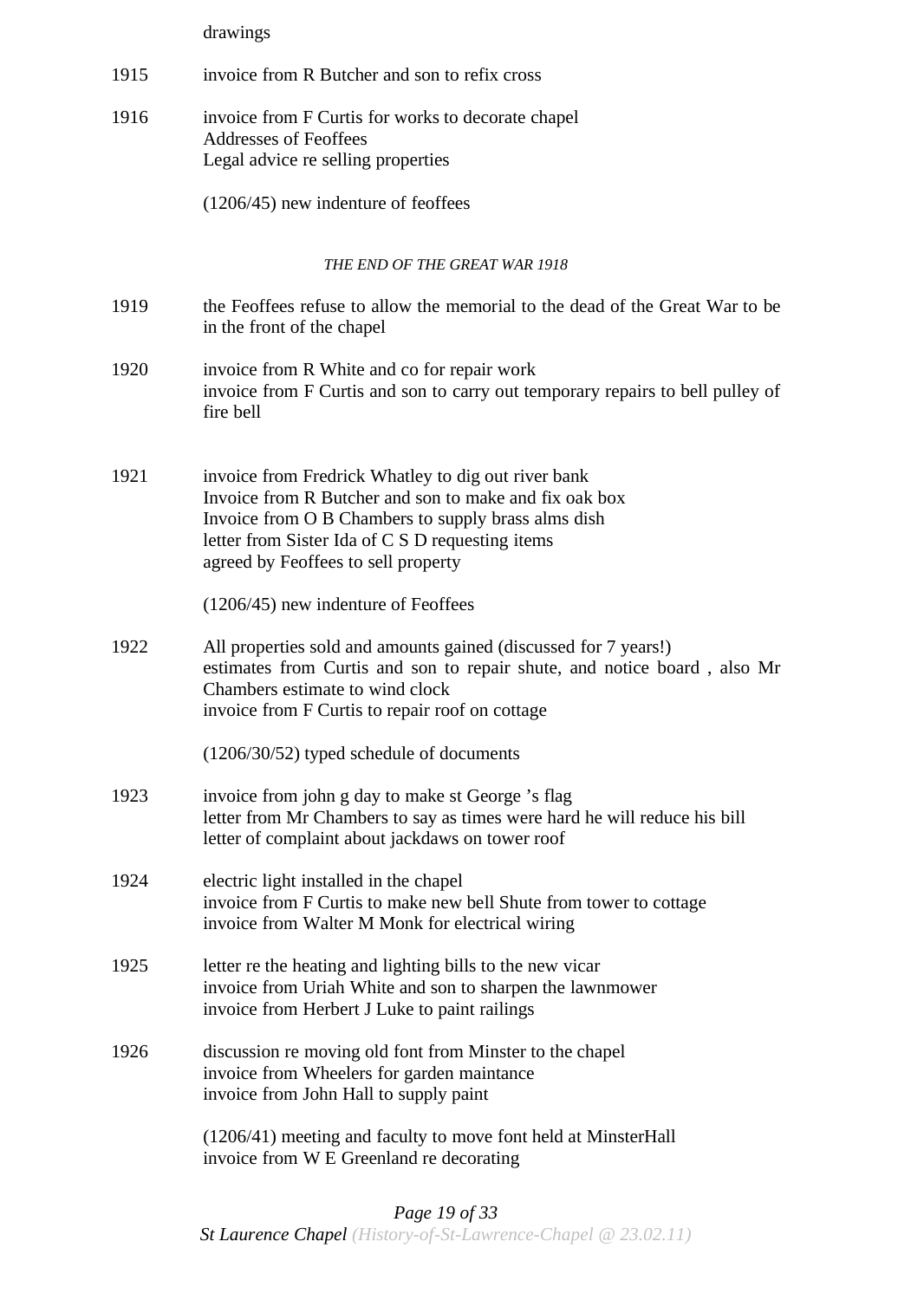| 1927 | invoice from Egerton strong to move font                                                                                                                                              |
|------|---------------------------------------------------------------------------------------------------------------------------------------------------------------------------------------|
| 1925 | $(1206/38)$ inventory of church goods                                                                                                                                                 |
|      | letter from Vicar re cost of heating and lighting, and the request of a piscine<br>for washing vessels, also the curtain that draws across the west end from the<br>chancel is rotten |
|      | invoice from James Colmer ltd for 12 tapestry<br>Invoice from Egerton strong for a piscine                                                                                            |
|      | reply re jackdaws<br>invoice from R Davis and son for mops and cloths<br>invoice from Sidney Day re altar cloth chest<br>Invoice from O B Chambers for clock                          |
|      | The Sisters accounts for running the services at the chapel                                                                                                                           |
| 1929 | invoice from Warminster Co-operative Society Ltd for house cloths                                                                                                                     |
| 1930 | invoice from Culverhouse bros for stonework repairs                                                                                                                                   |
| 1932 | letter from Culverhouse re the state of the south wall of the cottage with fruit<br>trees growing up                                                                                  |
|      | letter to Mrs Day 3 high street re her fruit trees                                                                                                                                    |
|      | invoice from J Gay to repair lawnmower<br>invoice from Warm Coop for broom head                                                                                                       |
|      | Letter from vicar re heating                                                                                                                                                          |
|      | Reply to vicar stating feoffees will pay to install system they will not pay for<br>fuel or maintance cost                                                                            |
| 1933 | estimate for heating from R White and co<br>quotation for fuel from J Button and sons<br>ditto Birds and Bryer ash<br>invoice from Coop for brooms                                    |
| 1934 | Estimate for electricity in the cottage from Walter M Monk, as they are still<br>using candles and oil lamps!<br>invoice from O B Chambers for rebuilding the clock                   |
|      |                                                                                                                                                                                       |
| 1936 | report on rotten state of chapel floor                                                                                                                                                |
|      | $(1206/42)$ specification of new floor<br>estimate from Culverhouse to put watermain to cottage, as existing comes off<br>Mrs Days shop next door (no 3)                              |
| 1937 | invoice from Lucas and Foot ltd for bunting flag<br>invoice from G Bush and co for 3 new rush chairs, one for organ blower, and<br>one for priest the other for the vestry            |
| 1938 | letter re having the lightning conductor checked                                                                                                                                      |
|      | THE START OF THE SECOND WORLD WAR 1939                                                                                                                                                |
| 1939 | Mrs A Penn the sexton died, Mr Penn has carried on, and Mrs Pens daughter<br>in law has applied                                                                                       |
|      | The chapel was to be the only church to be used during blackout periods<br>Mr Penn asked for a rope for the bell to sound it for fire as the siren was only                           |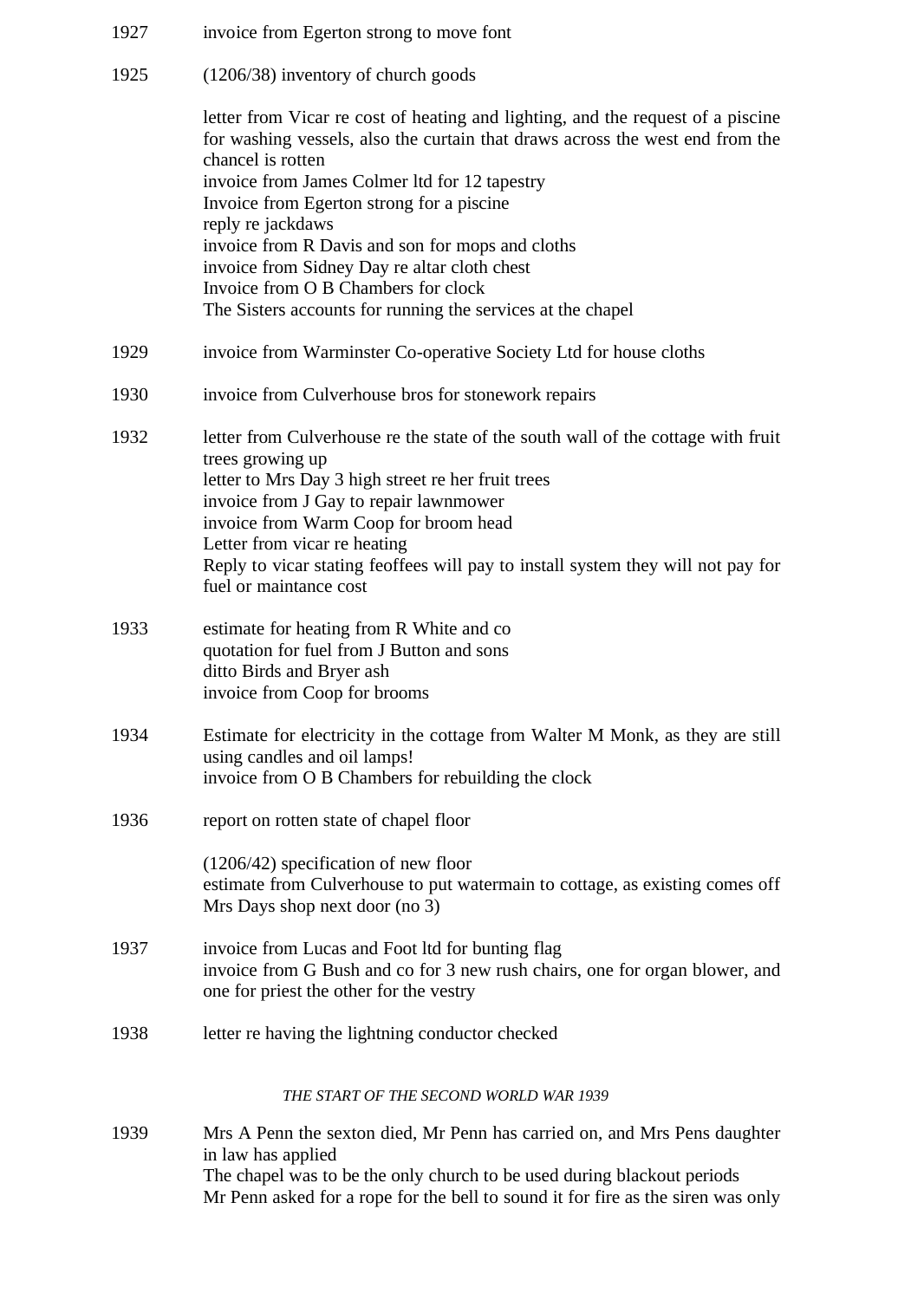for air raids The clock was stopped for the duration of the war

- 1942 a water supply tank to be sited in the church yard
- 1944 May 14/15, a window on the Southside has been blown in due to air raid, (this window had stained glass in it, and was repaired with plain glass as none was available), the same happened to the shop of Walkers Store

#### *END OF SECOND WORLD WAR 1945*

- 1942 a water supply tank to be sited in the church yard
- 1946 letter re state of churchyard following removal of water tank
- 1948 appointment of new Feoffees Mr A J Grace offered to repair the clock and reinstate the chimes Letter from the Council re the same Complaint about clock if it was made to strike again Note O B Chambers died whilst winding the clock. Workman's insurance to be taken out for Mr Grace and Mrs Penn and third party for the Feoffees
- 1949 discussion re the removal of the railings Report on state of the chapel received Restoration fund set up
- 1950 suggested sale of the SCUDAMORE organ
- 1951 the old font in the tower to be repaired and replaced in chapel and the one from the Minster returned
- 1952 the old 17c font repaired and reinstated The boards with the Feoffees names should be brought down from the tower and fitted on the wall
- 1953 discussion re the damaged window on south side remove row of pew seats New electric hot water heating installed
- 1954 the organ offered to Christ church a request to put Christmas crib in front garden refused Offer from Urban District Council to take over the upkeep of the front garden
- 1955 the offer from UDC refused Notice given to Mr& Mrs Penn to quit as they must leave to allow new tenants
- 1956 the new vicar Rev Freeman questions why he has to ask permission from the Feoffees to preach
- 1957 more augments between Feoffees and the Rev Freeman
- 1958 The vicar of St Johns has removed the lectern! to be used at Bishopstrow

## *Page 21 of 33*

*St Laurence Chapel (History-of-St-Lawrence-Chapel @ 23.02.11)*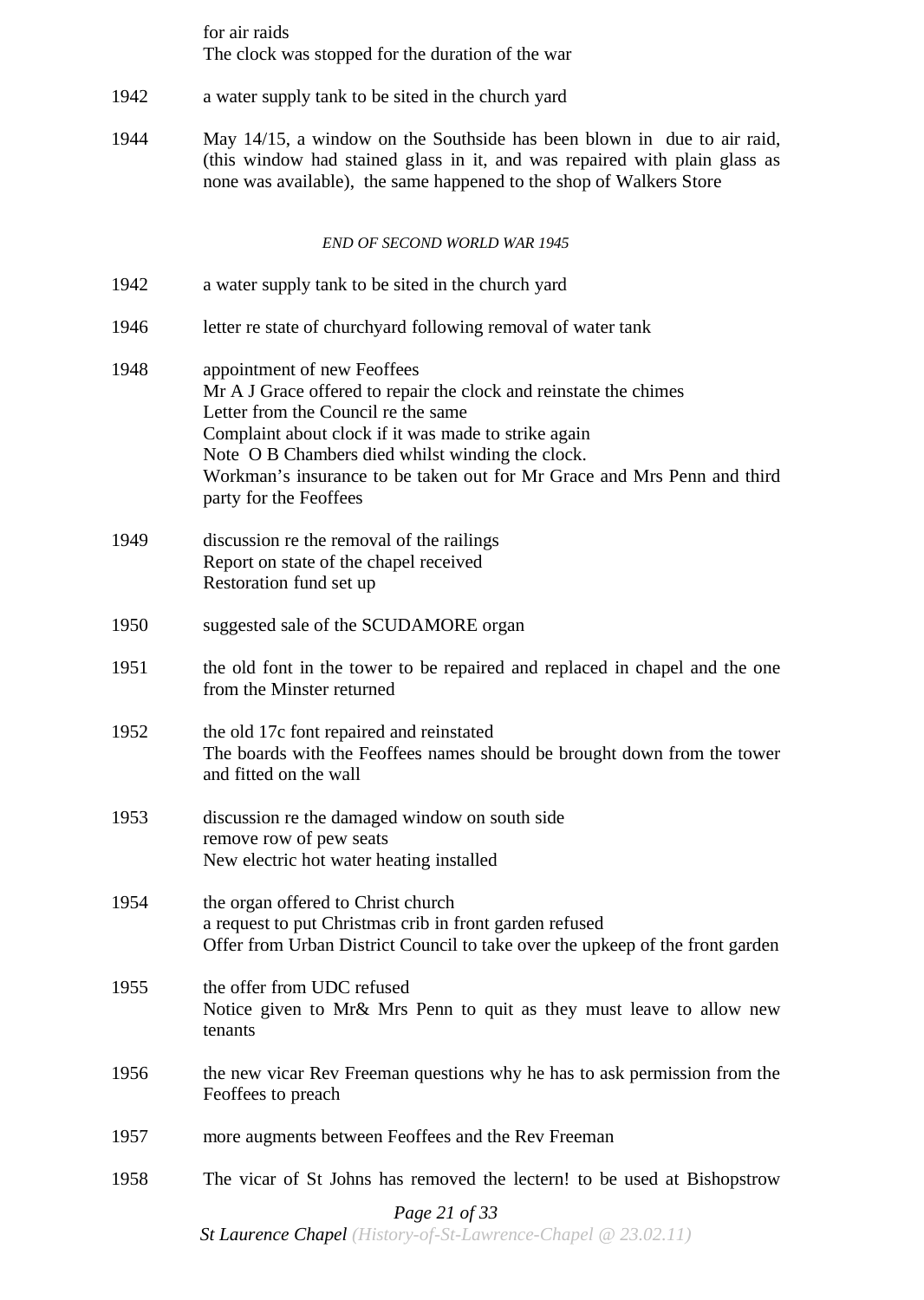Church

| 1960 | it was agreed the railings be remove except west and east sections<br>Electric radiant heaters installed and light in porch<br>Rev Freeman requested if the organ could be restored                                                                                                                                                                                                                                    |
|------|------------------------------------------------------------------------------------------------------------------------------------------------------------------------------------------------------------------------------------------------------------------------------------------------------------------------------------------------------------------------------------------------------------------------|
| 1961 | $(1206/23)$ agreement from UDC for garden maintaince<br>the caps on top of the pillars and the north parapet were discussed and held<br>over to next meeting                                                                                                                                                                                                                                                           |
| 1964 | The question of caps left for time being!<br>Parapet still being discussed<br>Again the crib was refused!                                                                                                                                                                                                                                                                                                              |
| 1966 | the parapet was inspected and agreed it was not dangerous                                                                                                                                                                                                                                                                                                                                                              |
| 1967 | letter received to ask if the Feoffees would sell the chapel                                                                                                                                                                                                                                                                                                                                                           |
| 1969 | discussion re building a bathroom on at the cottage<br>All feoffees with the exception of Rev Johnston suggested demolishing it                                                                                                                                                                                                                                                                                        |
| 1971 | still discussions re the future of the cottage                                                                                                                                                                                                                                                                                                                                                                         |
| 1972 | an offer to use cottage as museum                                                                                                                                                                                                                                                                                                                                                                                      |
|      | $(1206/51)$ inventory of repair works                                                                                                                                                                                                                                                                                                                                                                                  |
| 1973 | the north parapet to be replaced<br>Frame of west window replaced<br>Discussion on the fonts<br>Spot lights installed                                                                                                                                                                                                                                                                                                  |
| 1974 | the Feoffees name boards to be brought down front tower and erected in<br>chapel<br>The organ restored and fitted with new blower motor, (discussed for 67<br>years)<br>More discussions on the font<br>suggest younger Feoffees as the others never turn up to meetings                                                                                                                                               |
| 1975 | Mr Grace the sexton retired Mrs Barge to be asked as a replacement<br>The organ repair now completed paid for by an ominous donor<br>The local council has agreed to maintain the south garden as well as the front<br>Still discussing the font<br>Mr Poolman has completed the repair of the curfew bell, it was discussed that<br>Mr Poolman and Mr Grace should be acknowledged by a small tablet in the<br>chapel |
| 1976 | still talking re the font<br>Tablet in church for messrs Poolman and Grace<br>Plaque to be fitted in clock room                                                                                                                                                                                                                                                                                                        |
| 1977 | The font and the old harmonium to be advertised in the journal, (this was<br>resolved in 2008! 82 years later!)                                                                                                                                                                                                                                                                                                        |
| 1978 | the harmonium sold for £40 but not the font                                                                                                                                                                                                                                                                                                                                                                            |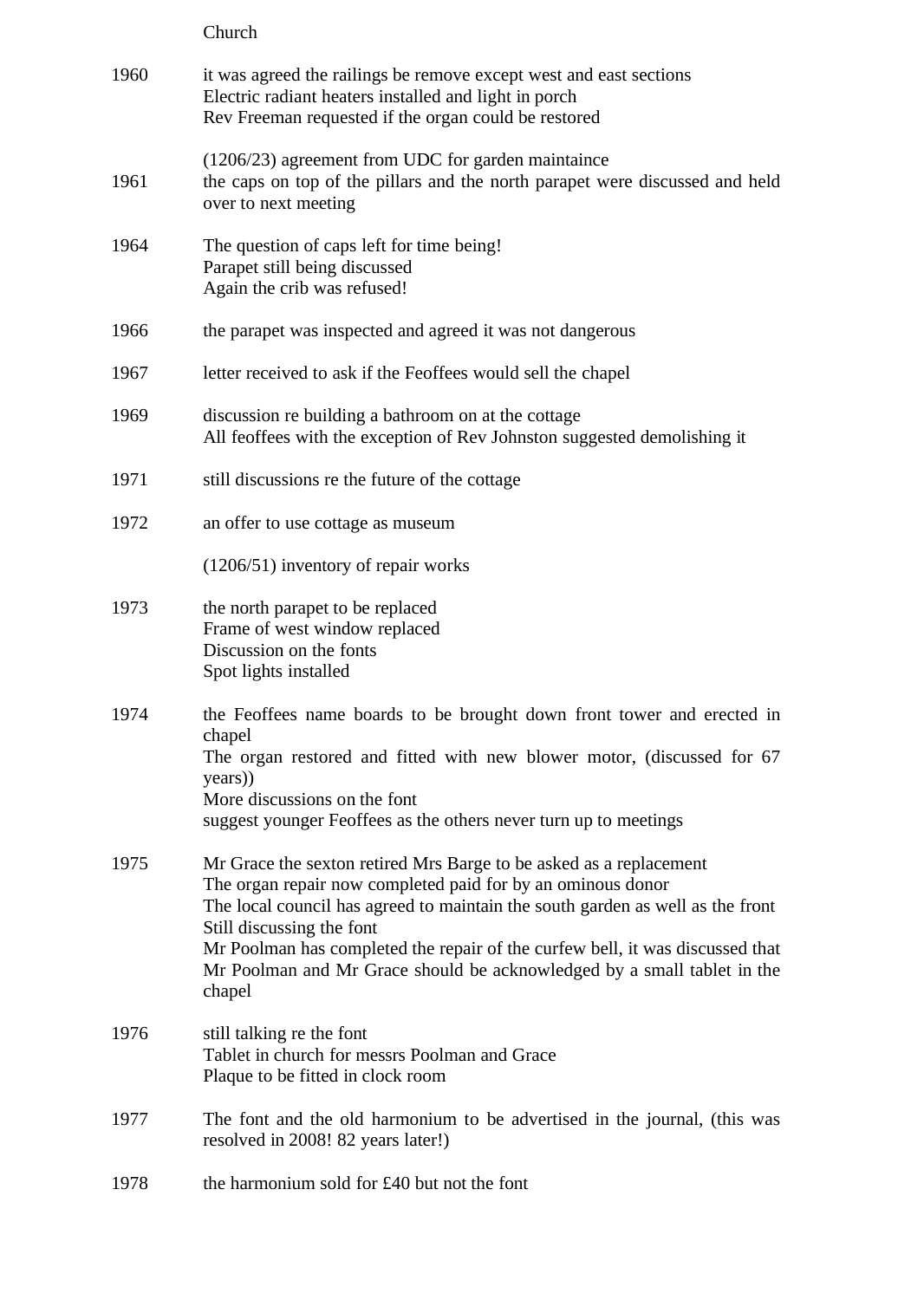| 1979 | The tablet to include O B Chambers service to the clock, (this action was<br>never completed!)                                                                                                                                                                                                      |
|------|-----------------------------------------------------------------------------------------------------------------------------------------------------------------------------------------------------------------------------------------------------------------------------------------------------|
| 1980 | the old Kendrick's building to be demolished and replaced with new                                                                                                                                                                                                                                  |
| 1981 | new alter rail suggested<br>Repairs to tower required<br>Mr Gerratt suggested a friends of st Lawrence be formed<br>New altar rail by an an ominous donor<br>A chalice has been found at the Minster inscribed st Lawrence<br>A dowser checked for graves at front and back of chapel, (no report!) |
| 1982 | The alter rail should be ready soon!                                                                                                                                                                                                                                                                |
| 1984 | The name boards in the tower are to be brought down and painted, (this<br>discussion started 34 years ago!)                                                                                                                                                                                         |
| 1985 | to request planning permission for a clock face, and comments re the<br>collusion of certain elected members of the council                                                                                                                                                                         |
| 1987 | list of duties and organization of chapel<br>Deed of appointment                                                                                                                                                                                                                                    |
| 1990 | specification of SCUDAMORE organ by an estimate to repair                                                                                                                                                                                                                                           |
| 1998 | report and survey of the bells by Nicholson ltd                                                                                                                                                                                                                                                     |

# *THE VIEW TODAY 2009*

Standing as we were outside the chantry, looking up to the road junction with Weymouth Street, a new road built in 1830, we see the chapel in all its splendour, gone are the chapel cottages, also gone are the large stone pillars that were built to support the wrought iron railings that went all the way around the now opened grave yard, put there in 1856 following the restoration, the tops of the pillars are now at ground level, a small stone path leads us up to the new porch.

Looking further up the street, and next to the chapel is a hideous brick building that so called planners gave permission to be built, totally out of keeping with the town hall and the chapel, many of the original shops/houses still exist but have changed hands and retail many different items than the 1850s!

Chapel Lane still exists, albeit it only goes as far as the sextons cottage, for from there onwards is the supermarket built on what was st Laurence's mead!, but just look at the 1804 painting by buckler!

*MINUTES OF MEETINGS AND RECORDS OF THE ACCOUNTS UP TO THE PRESENT TIME 2009, ARE HELD BY THE STEWARD, AND CAN BE VIEWED BY APPLICATION TO THE CHAIRMAN OF THE FEOFEES*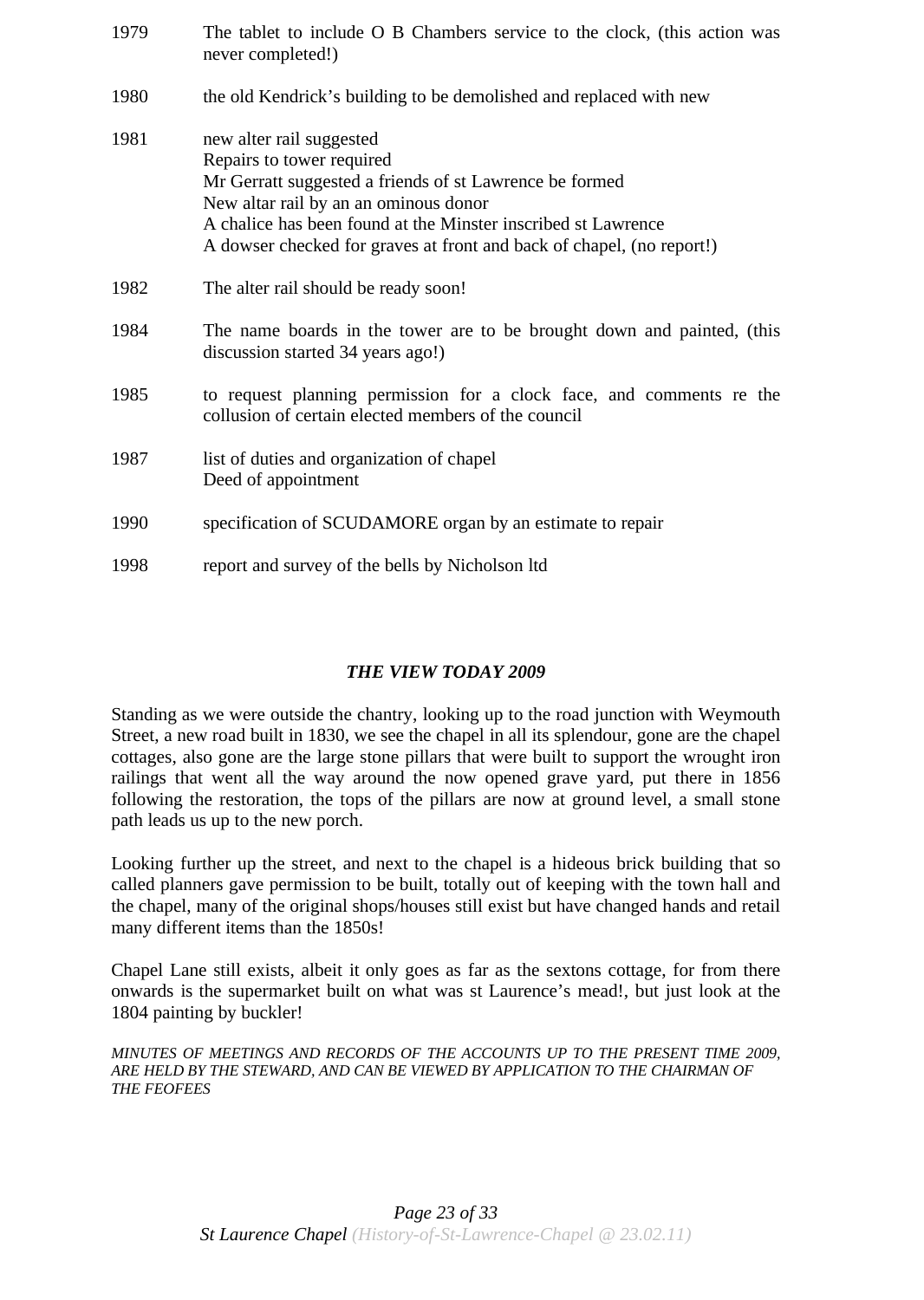#### **CHAPLAINS OF ST LAURENCE**

| 1360 | John Langton |
|------|--------------|
| 1396 | John Michel  |
| 1396 | John Hewett  |
|      |              |

1540 Stephen James retired on a pension of £5 on the suppression of small chantries

#### *SEXTONS OF THE CHAPEL*

Their role appears to have been to keep the chapel clean, light the stove fire, wash surplices, keep the garden tidy and to ring the bell for services and for fire alarm , for this the payment, before the cottage was built in 1824, a pittance!, following, free accommodation ! , the wages were still poor, we can trace the families involved;

|                   | 1764 Thomas Phillips                                | 1768 |
|-------------------|-----------------------------------------------------|------|
| $\bullet$<br>1769 | <b>Edith Phillips</b>                               | 1782 |
|                   | 1783 Dan Lawrence                                   | 1787 |
| 1788              | William Hill                                        | 1805 |
|                   | 1806 Elizabeth Hill                                 | 1809 |
| 1810              | William Hill                                        | 1823 |
|                   | 1824 Amelia Hill                                    | 1854 |
|                   | 1855 Jane Nowell                                    | 1866 |
|                   | (her husband was a bell ringer at the parish church |      |
|                   | 1862 paid J Nowell knells for prince consort 5/0d)  |      |
|                   | 1867 Mrs House                                      | 1897 |
|                   | 1898 Mr House                                       | 1911 |
| Mrs Penn          |                                                     | 1947 |
|                   | 1948 Mrs a Penn                                     | 1966 |
|                   | 1967 Mr Grace                                       | 1975 |
| 1981              | Mrs Barge                                           | 1986 |
|                   |                                                     |      |

# Recorded as washing surplices

| 1876 Miss Jarman,       | 1781 Sarah Morgan, |                   |
|-------------------------|--------------------|-------------------|
| 1783 Bathsheba Gulliver | 1793 Mary Hill     | 1810 Betty Pearce |

#### *DATES OF DEEDS OF ENFEOFEEMENT*

(or and amendments)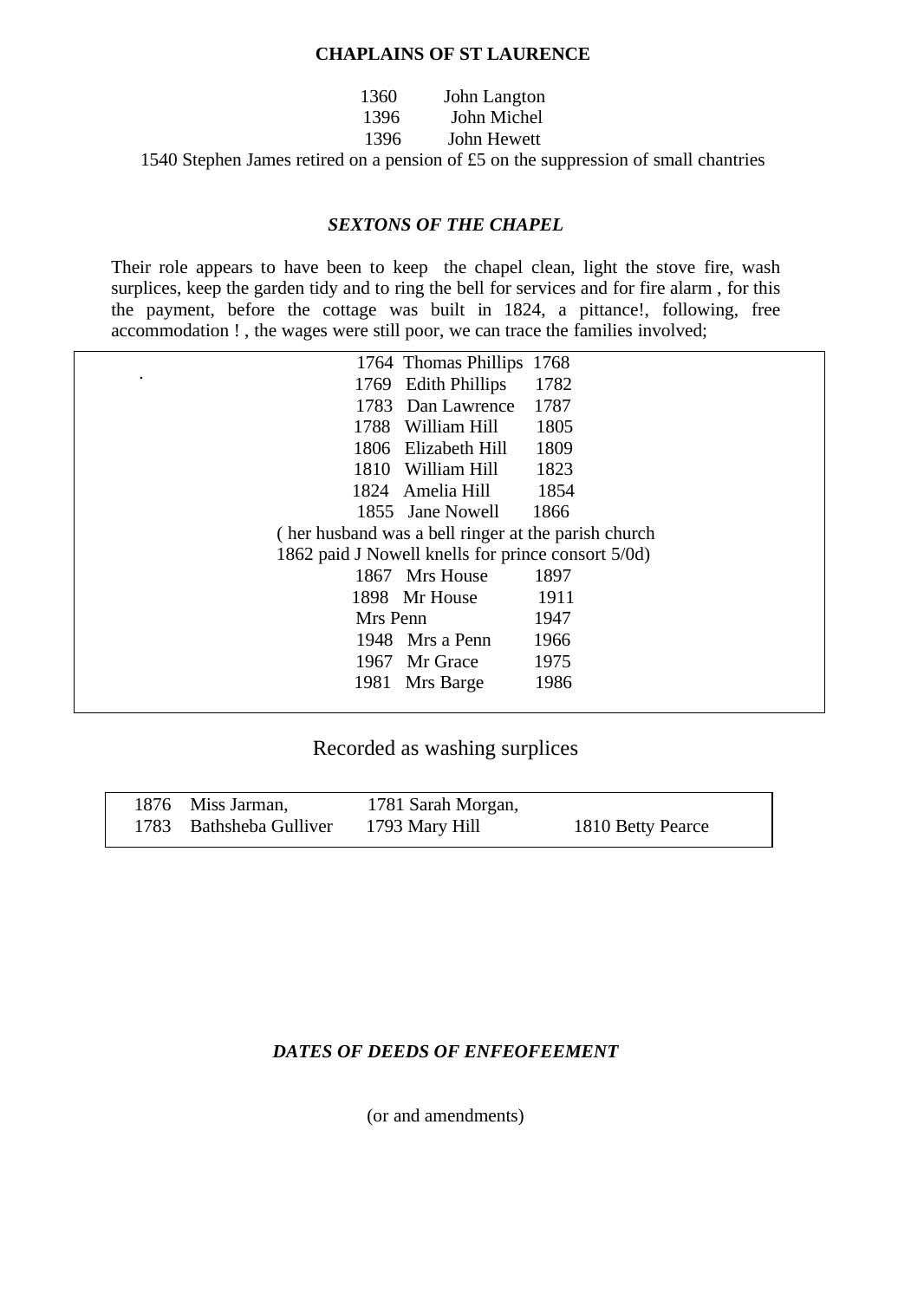1570 1575 1592 1613 1651 1694 1724 1764 1790 1832 1876 1916 1939

1948 1952 1969 1987 ( ANNUALLY AS REQUIRED)

# *THE FEOFFEES*

(All from Wereminster unless stated)

# 5 APRIL 12 ELIZ 1570 **OF THE LANDS**

FEOFFEES APPOINTED BY

JOHN GIFFORDE GENT THOMAS HEWETT WILLIAM MYDDELCOTE CLOTHMAN HENRY GERRARD CLOTHMAN

16 JUNE 17 ELIZ 1575 **OF THE CHAPEL** 

FEOFFEES APPOINTED BY

JOHN GIFFORDE, GENT, THOMAS WARDER WILLIAM MIDDELCOTE, CLOTHMAN, LAURENCE PILCHARD, YEOMAN, HENRY GERRARD , CLOTHMAN, LAURENCE HYDE, of westberye, ESOUIRE; CHRISTOPHER EYRE, of Upton skudmore, GENTLEMAN.

26 OCTOBER 34 ELIZ 1592 FEOFFEES APPOINTED BY JOHN GIFFORD WILLIAM MIDDLECOTTE HENRY GERARD

> GEORGE GIFFORD, later of muncton devrill, GENT; WILLIAM GIFFORD, GENT; WILLIAM BLAKE, YEOMAN; WILLIAM BLAKE JNR,of smallbrooke YEOMAN;

> > *Page 25 of 33*

*St Laurence Chapel (History-of-St-Lawrence-Chapel @ 23.02.11)*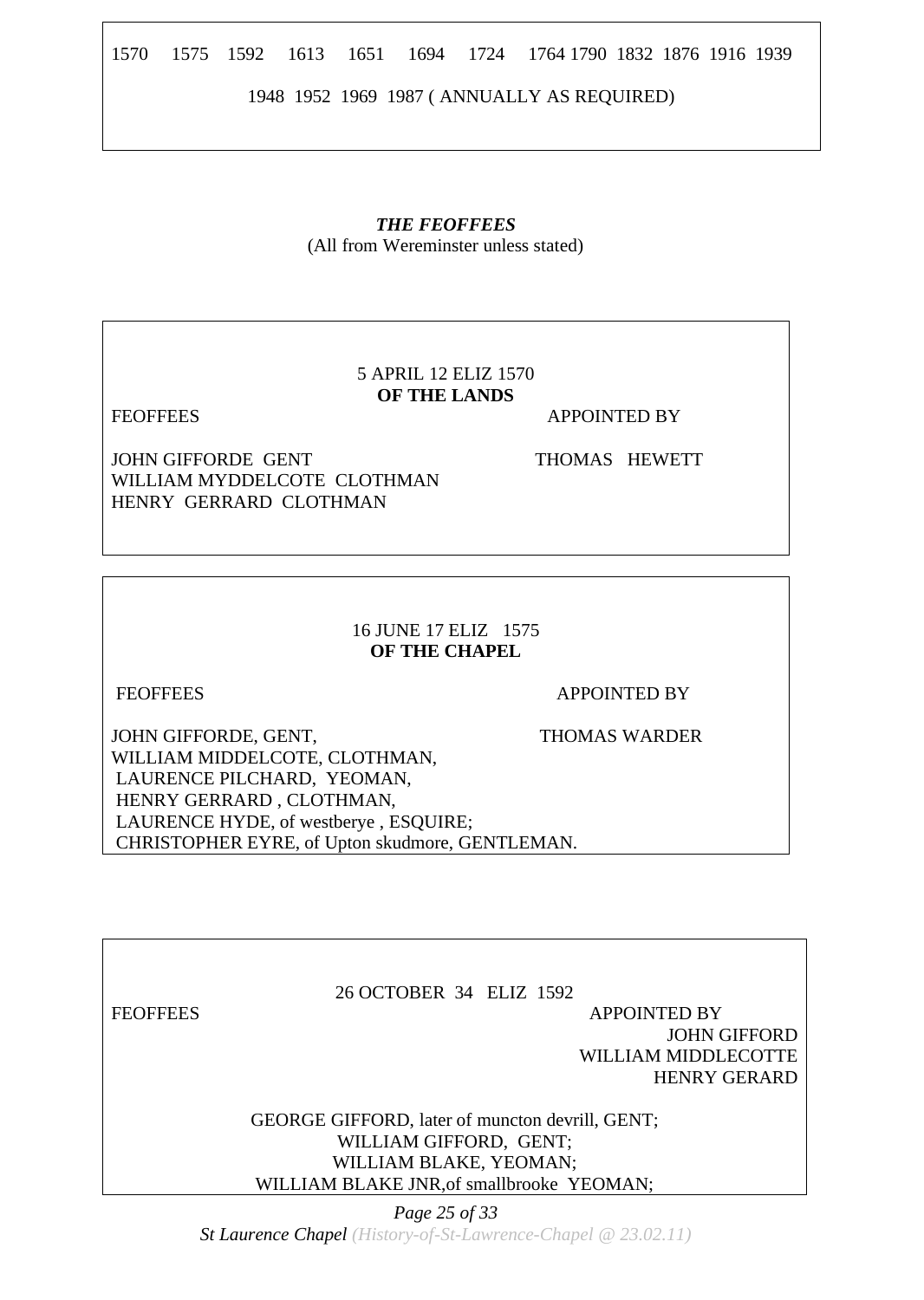WILLIAM RAWLYNES, YEOMAN; JOHN STANLAKE, GENT; WILLIAM BOYES, MERCER; FRANCIS RAWLYNES, YEOMAN; WILLIAM TAYLOR, YEOMAN; HENRY WANSYE, GLOVER; HENRY GERRARD JNR, YEOMAN; WILLIAM MIDDLECOTT JNR,YEOMAN.

#### 10 DECEMBER 10 JAS 1612

WILLIAM GIFFORD, of boreham also burton ESQUIRE; EDWARD MIDDLECOTT, GENT; JOHN BENNETT, of smallbrooke and steeple ashton GENT; WILLIAM MYDDLECOTT JNR afterwards of boston co Lincoln GENT; EDWARD SLADE, MERCER; JOHN BLAKE, YEOMAN; STEPHEN BLAKE, YEOMAN; JOHN BOYES, MERCER; WILLIAM WILTON JNR, YEOMAN; JOHN WANSEY, YEOMAN; WILLIAM BAUNTON, YEOMAN; WILLIAM PERRY, YEOMAN.

28 MAY 2 CHAS 11 1651

EDWARD MIDDLECOTT, GENT; FRANCIS BENNETT, GENT;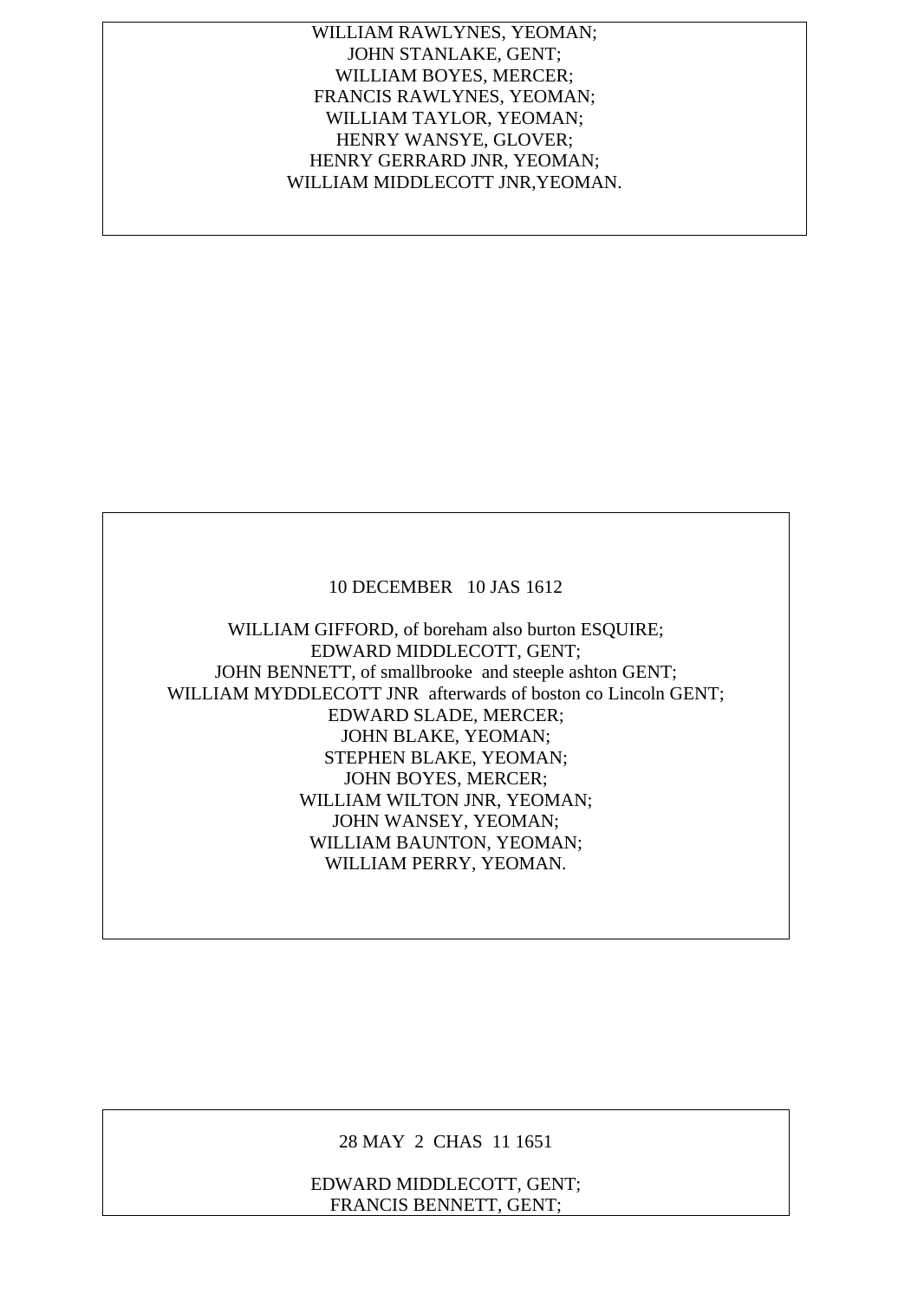BENJAMIN GIFFORD, of boreham, GENT; THOMAS SLADE, GENT; JOHN BUTCHER, MERCER; HUMPHREY BUCKLER, YEOMAN; JOHN WANSYE, YEOMAN; WILLIAM WILTON, YEOMAN; WILLIAM BLAKE, YEOMAN; JOHN SLADE, MERCER; WILLIAM CHAUNDLER, YEOMAN; WILLIAM DAVIS JNR, YEOMAN.

![](_page_26_Picture_1.jpeg)

#### 35 MARCH 10 GEO 1 1724

JOHN GIFFORD, of boreham ESQUIRE; THOMAS BUCKLER, GENT; EDWARD MIDDLECOTT, GENT; JOHN HALLIDAY, GENT; JOHN SLADE, GENT; JOHN BENNETT JNR , GENT; THOMAS LUDLOW, GENT;

*Page 27 of 33 St Laurence Chapel (History-of-St-Lawrence-Chapel @ 23.02.11)*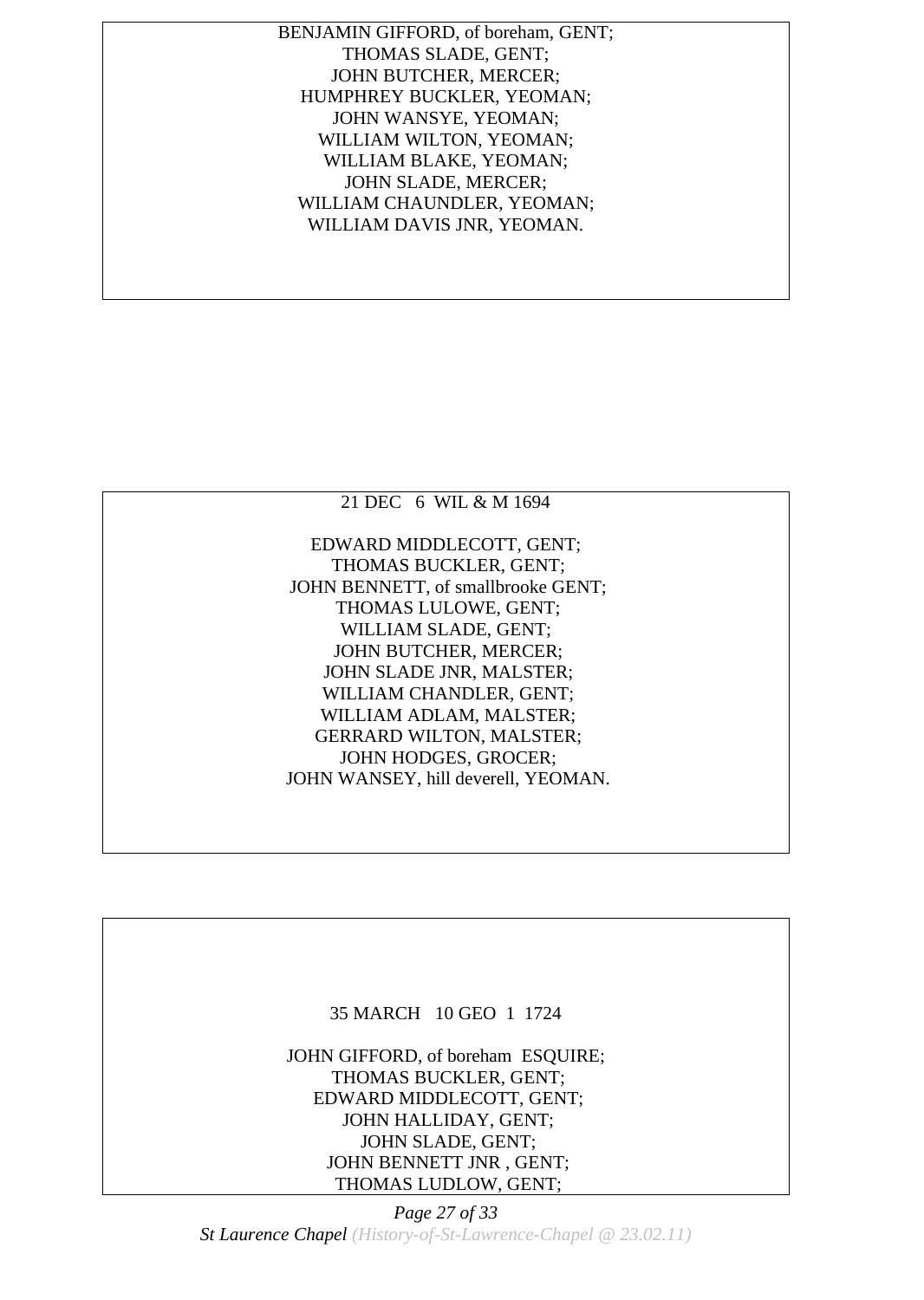## JOHN FRENCH, CLOTHIER; GEORGE PERRY, MALSTER; WILLIAM ADLAM JNR, MALSTER; JAMES WILTON, MALSTER; SAMUEL PIKEMAN, MALSTER.

# 27 JANUARY 4 GEO 111 1764

WILLIAM BUCKLER, of boreham ESQUIRE; WILLIAM SLADE, CLERK; JOHN LANGLEY, CLOTHIER; BENJAMIN LUDLOW, GENT; RICHARD SAMUEL WYCHE, GENT; JOHN BENNETT JNR, GENT; JOHN WANSEY, GENT; RICHARD RANDALL, afterwards of chicklade, CLOTHIER; JOHN MASKLYN JNR, WOOL-STAPLER; WILLIAM WANSBROUGH, GENT; EDWARD COCKEY, WINE MERCHANT; JOHN BLEEK, MALSTER.

## 22 MAY 30 GEO 111 1790

EDWARD MIDDLECOTT, ESQUIRE; JOHN SLADE, GENT; JAMES LUDLOW, GENT; FRANCIS BENNETT, GENT; THOMAS BUCKLER, LINEN DRAPER; WILLIAM WANSEY, CLOTHIER; EDWARD BUTLER, CLOTHIER; THOMAS WARREN, GENT; CHARLES ALDRIDGE, MALSTER; EDMUND HALLIDAT, GENT; JOHN HUGHES, GENT;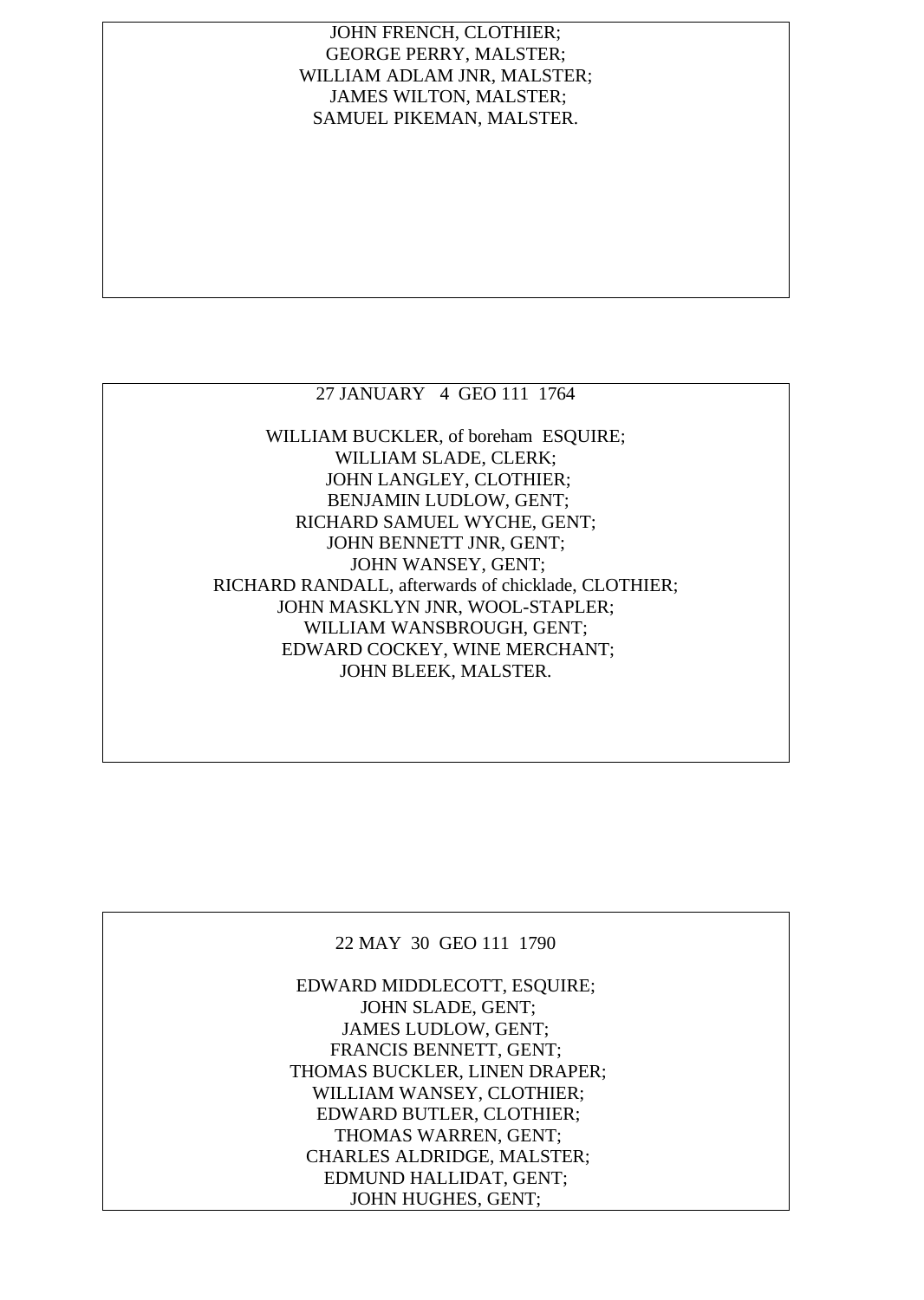## NOVEMBER 8 2 WILL 1V 1832

JOHN BLEEK; JOHN RAVEN HILL Magistrate's footnote#; THOMAS DAVIS, LAND AGENT; JOHN TIVITOE THRING; JOHN EDMUND HALLIDAY, GENT; MATHEW DAVIS JNR, GENT; WILLIAM FROWD SEAGRAM, SURGEON; EDMUND LEIGH LYE, GENT; JOHN DANIELL, SURVEYOR; CHARLES BLEEK, SURGEON; CHARLES TAP GRIFFITH, REV OF GRAMMAR SCHOOL; WILLIAM SLADE, REV.

A very hard judge! Look up court sessions for this period, seven years deportation for stealing two watches from a jewellers shop!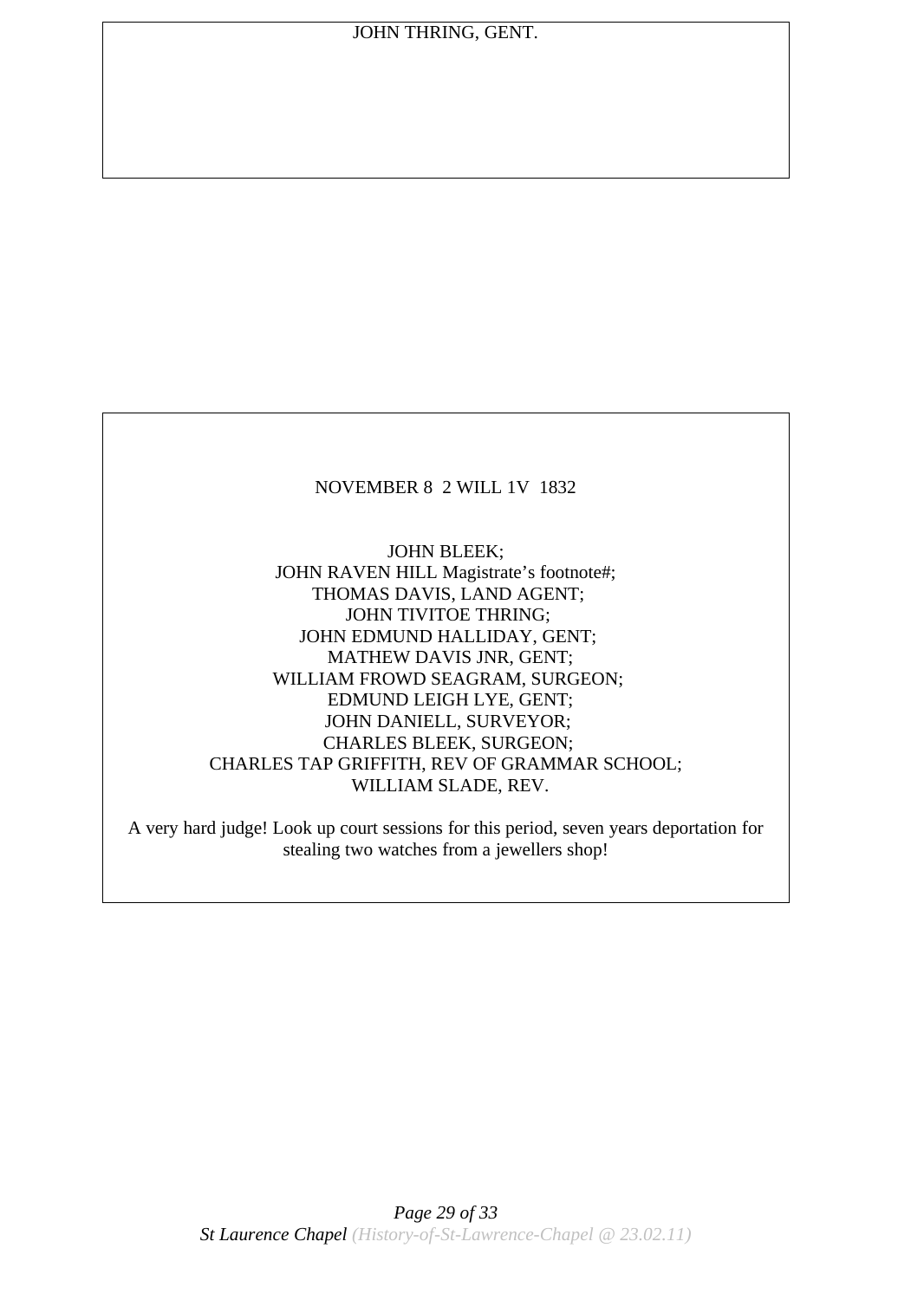#### JULY 21 VIC 39 1876

CHARLES BLEEK; GEORGE BUSH, SURVEYOR, TAX INSPECTOR; WILLIAM CHAPMAN, GENT; THOMAS CRUSE, LAND AGENT; WILLIAM FELTHAM; PHILLIP GRUBB, SURGEON; JOSEPH HINTON, SURGEON; HENRY PARR JONES, LAND AGENT FOR MOS OF BATH; THOMAS PONTING, CLERK TO COUNCIL; JOSEPH SMITH, CORN FACTOR; GEORGE VICARY; CHARLES WHITE.

![](_page_29_Picture_2.jpeg)

HUGH WAKEMAN SOLICITOR, CHARLES BLEEK GENT, ALFRED COATES STATIONER, JOHN FOREMAN TAILOR, ALBERT LONG SURVEYOR; WILLIAM MARSHALL, SOLICITOR; WILLIAM BLAXTER, HEADMASTER LORD WEYTH SCHOOL; WILLIAM RANDALL, REGISTRAR; SIDNEY SMITH, CORN MERCHANT; HUGH .A. WAKEMAN, SOLICITOR; HENRY WHEELER; WILFRED HOGAN, SURGEON; GEORGE AITKEN, LAND AGENT TO MQS OF BATH; CHARLES WHITE.

| 1939           |  |
|----------------|--|
| ALFRED COATES; |  |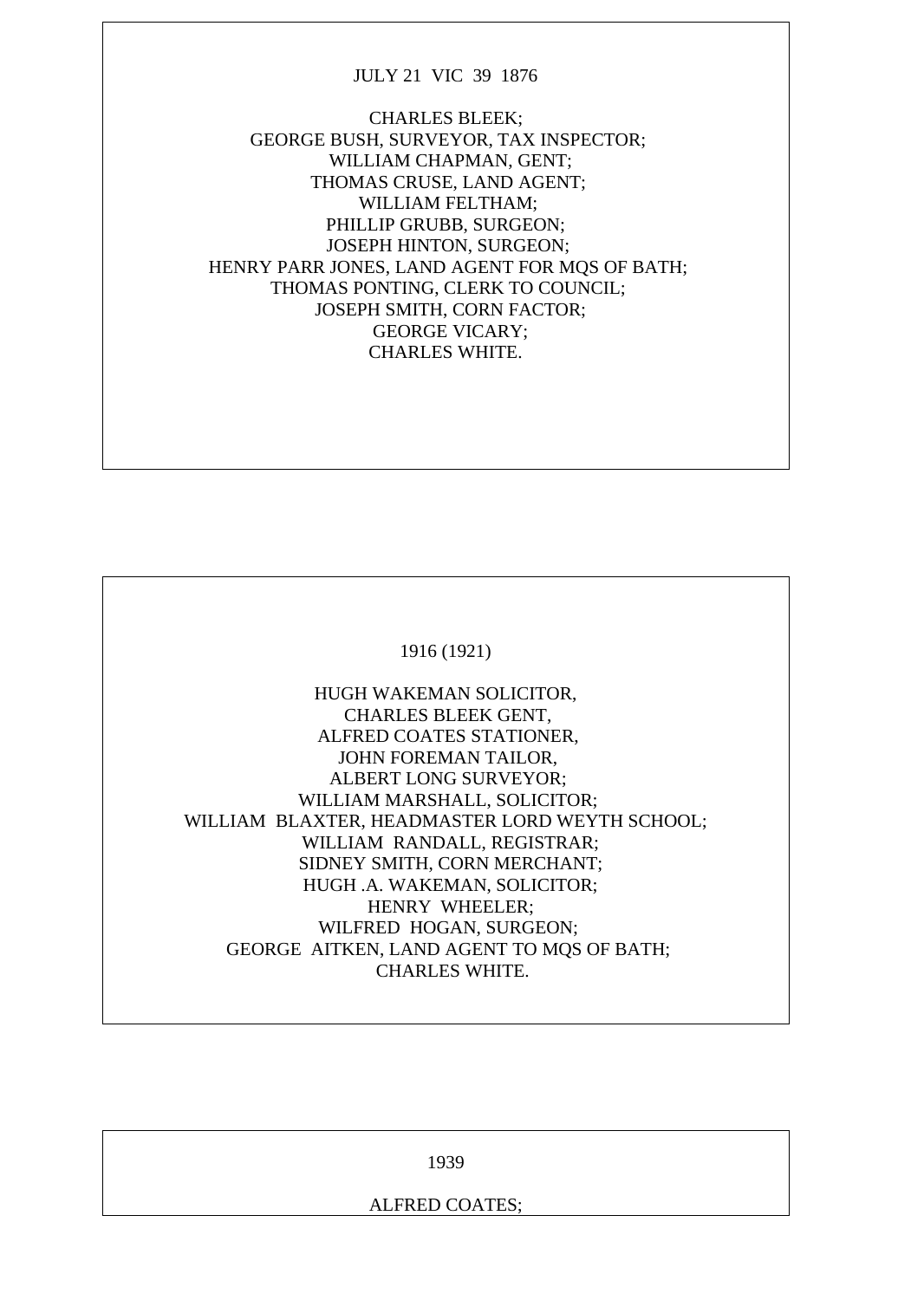| 1952 (1954)                              |  |
|------------------------------------------|--|
| HERBERT BARBER,                          |  |
| ALFRED COATES,                           |  |
| HEDLEY CURTIS, BUILDER,                  |  |
| RONALD GRAHAM CAMBELL DOCTOR             |  |
| , HERBERT KNIGHT,                        |  |
| WILLIAM MARSHALL,                        |  |
| <b>EDWARD SYMES</b>                      |  |
| , WILLIAM WICKHAM.,                      |  |
| WILFRED HOGAN, INSPECTOR OF HEALTH WUDC; |  |
| WILLIAM MARSHALL, SOLICITOR;             |  |
| G.E. VICARY, SOLICITOR.                  |  |
|                                          |  |
|                                          |  |

1948

WILLIAM MARSHALL, SOLICITOR; ALFRED COATES; HERBERT BARBER; C.G.T. COLSON, VICAR; RONALD GRAHAM-CAMPBELL, DOCTOR ; HERBERT KNIGHT, SOLICITOR; WILLIAM WICKHAM, AGRICULTURIST; EDWARD SYMES, GENT.

,

ARTHUR 1969 BEAVEN, PROPRIETOR, DESMOND BISHOP, PROPRIETOR, FREDRICK BYRNE CIVIL SERVANT, ROBERT CULVERHOUSE, RAYMOND GERRETT, GERVASE NICHOLLS SOLICITOR, GEOFREY TOUT CIVIL SERVANT

1987

RONALD GRAHAM-CAMPBELL; DOCTOR, GEOFFREY BUTCHER; BUILDER,

*Page 31 of 33*

*St Laurence Chapel (History-of-St-Lawrence-Chapel @ 23.02.11)*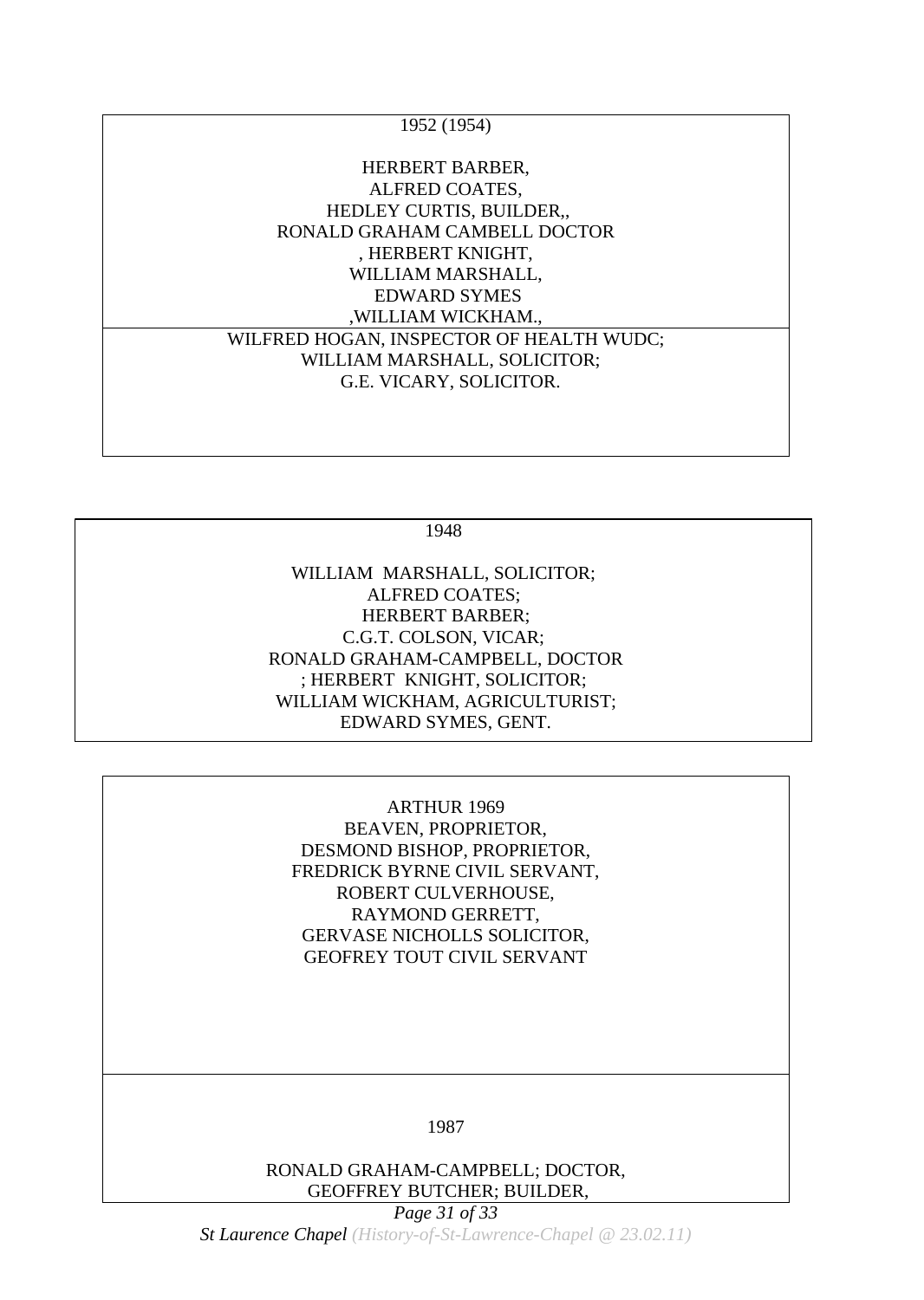JOHN BAXTER; RET COL, ROBERT BUTCHER; BUILDER, FREDRICK BYRNE; ROBERT CULVERHOUSE; BUILDER , RAYMOND GERRETT; PHILLIP HOWARD; ROGER SHARPE, VICAR; HAROLD STILES; PROPRIETOR, DUDLEY STONE; PROPRIETOR, GEOFFREY TOUT. WUDC

Memoirs of **Mrs Amy Penn aged** 92 dictated 29th March

1987

(Mrs Penn was sexton from 1939 to 1949 and lived in the chapel cottage to the rear)

My father in law John and Ann Penn lived in the cottage at the rear of St Laurence's Chapel. They originally came from High Wycombe where he worked as a furniture maker.

When they arrived in Warminster they saw there was a job with accommodation as caretaker to the Chapel. They lived there some 30 years

John's job was to look after the garden in the front, the rear garden he grew vegetables in. he also chopped the wood for the stove in the chapel, the wife's job was to clean the buildings and to toll the curfew bell. John also wound the clock.

I recall the spire being struck by lighting in 1897 and all the balustrade on the roof coming down into the garden at the front.

During the First World War I went to Islington and worked there as a seamstress, eight other people went with me, making uniforms for the soldiers.

I came back to Warminster and worked for Mr Byfield until I got married on 10 November at the age of 33 and took in sewing at home, when I did work at home I used to get 1/2d for a dozen shirts and 4/3d for a dozen gloves.

I lived in new town as the common was the called, we lived in many streets, as the houses became unfit to live in we moved. I lived in chapel street, bread street, brook street, kings street, in bread street we lived with my brother and sister, the house in that time was just one bedroom up one room down and toilet up the garden, they had a water pipe outside the front.

My father was George Clifford and mother Amy, George was a bricklayer and built the bank opposite the post office in market place.

I remember Mr Chambers, he used to wind the clock every evening, and he lived over the shop in market place. I recall there was another jeweller called Mr Gray.

The chapel was never used that much, in the early years of the 1920s, it was like a tip, the only who was interested was the rev freeman. During the Second World War the window by the altar was blown in by a bomb. I think the bomb fell down at jobs mill, Mr Fear replaced the glass. I stopped ringing the curfew in 1968 when I came to live in the almshouses.